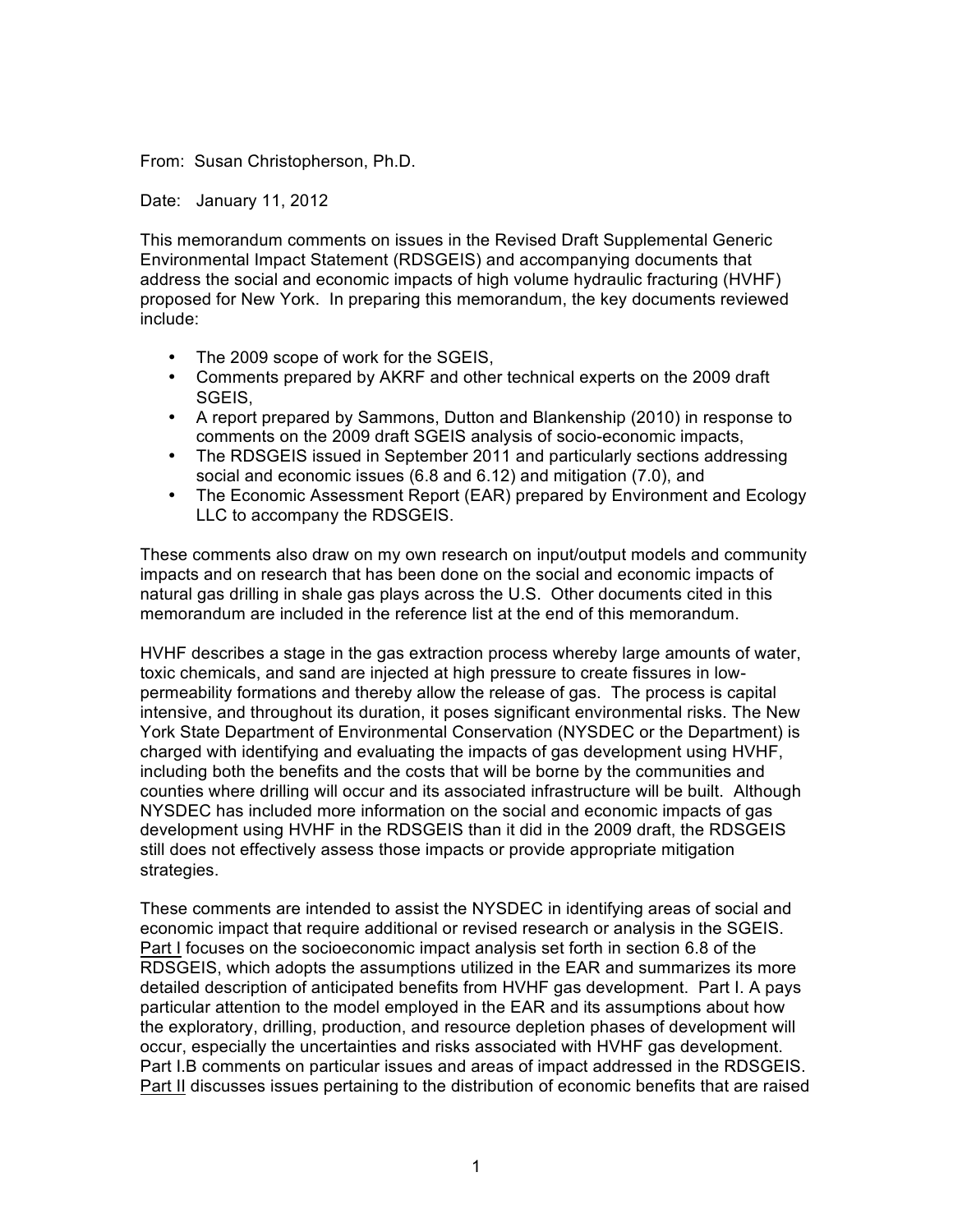by the EAR but not addressed in the RDSGEIS. Part III comments on mitigation for potentially significant social and economic impacts.

Overall, the RDSGEIS is poorly organized to assess social and economic impacts. Social and economic topics are discussed in several sections of the RDSGEIS and statements are made in some sections that are contradicted by evidence in others. The differences between the social and economic impacts of vertical and horizontal drilling are not addressed in a systematic way. Critical assumptions underlying the socioeconomic impact analysis were accepted from industry sources (IOGA NY) without independent verification.

Substantive concerns include the following:

1. The assessment of economic benefits (jobs and taxes) relies on questionable assumptions about the amount of gas extractable in the New York portion of the Marcellus Shale. The range of estimates for extractable gas appears to be skewed to the high end, producing an overestimation of economic benefits.

2. The model used to assess social and economic impacts presents natural gas development as a gradual, predictable process beginning with a "ramp-up" period and then proceeding through a regular pattern of well development over time. Experience from Western US shale plays demonstrates that volatility and unpredictability are intrinsic to natural gas extraction, as operating companies assess their commercial options from one shale play to another or within one shale play and allocate rigs to respond to those options. The model used in the RDSGEIS is misleading, giving the impression that communities in the drilling regions will experience economic disruption only once, during a ramp-up phase, rather than periodically, as operating companies repeatedly enter and leave the region. The problems with the model are then compounded, as projected impacts on population, jobs, and housing are predicated on one-time ramp-up and adjustment phases rather than on a process in which rigs may move in, move out, and move in again, in an unpredictable sequence. Because many of the negative social and economic impacts of HVHF gas extraction (such as housing shortages followed by excess supply) are a consequence of unpredictable development, the model used in the RDSGEIS cannot appropriately assess those impacts. The limitations of the model should be explained with reference to the literature that describes the irregular, unpredictable course of natural gas development, including rig movement among shale plays and the frequency of re-fracturing wells.

3. The RDSGEIS does not assess public costs associated with natural gas development. A fiscal impact analysis of the base costs to the state and localities that will occur with any amount of HVHF gas development is required along with an estimate of how costs will increase and cumulate as development expands. Although some of the potential community character and economic costs associated with the projected drilling scenarios are mentioned in the RDSGEIS, there is no attempt to quantify those costs to the state or localities either as part of the modeling process or separately.

4. The long-term economic consequences of HVHF for the regions where production occurs are not addressed despite a widely recognized literature indicating that such regions have poor economic outcomes when resource extraction ends.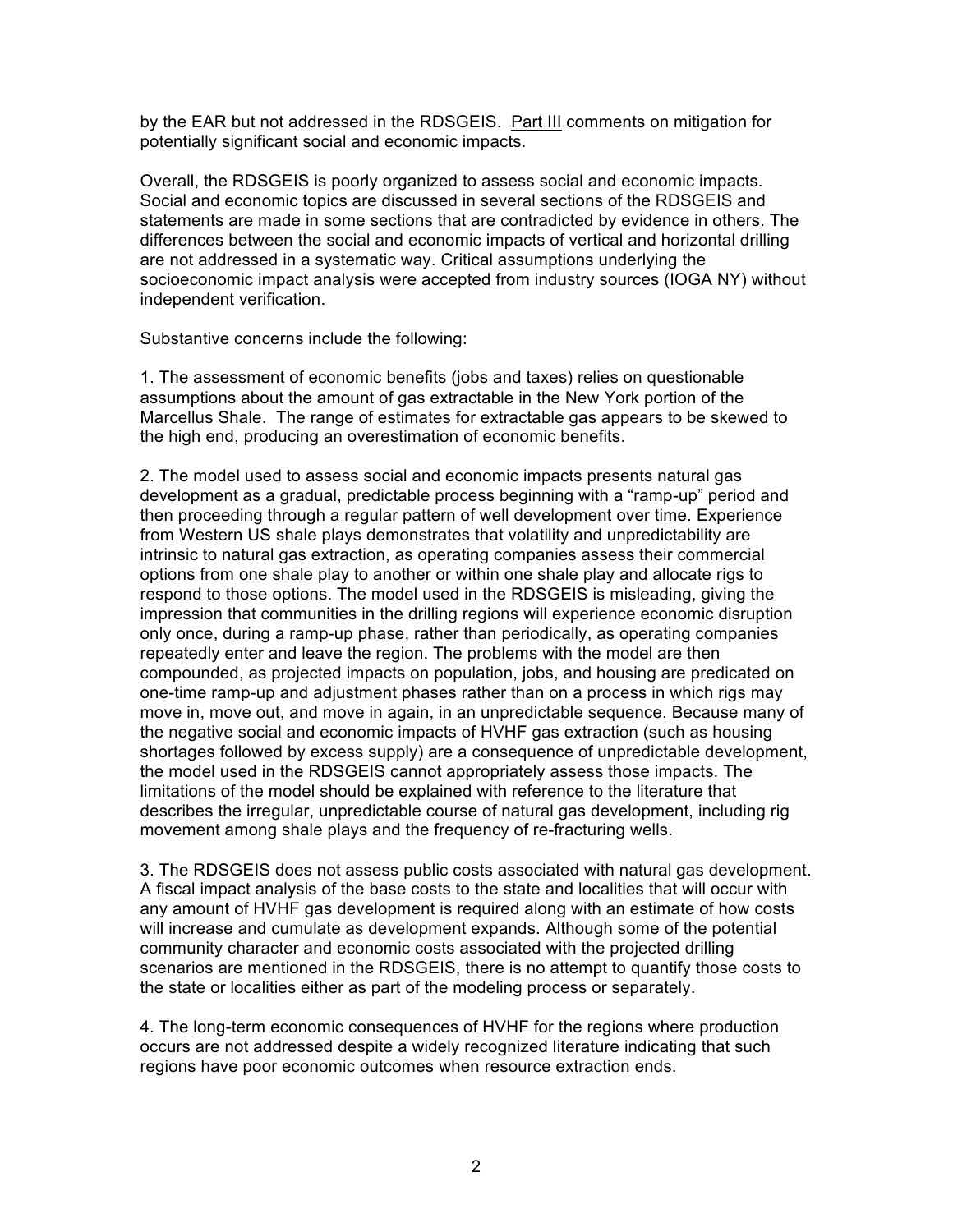5. Mitigation of enumerated negative social and economic impacts of HVHF is presumed to occur by means of phased development and regulation of the industry, but no evidence or information is provided to indicate how that would occur. For example, NYSDEC proposes to ask operators to identify inconsistencies with local zoning and other comprehensive land use planning, but there is no explanation of how the inconsistencies will be addressed in the permitting process or regulatory system. All mechanisms that will be relied on to address adverse social and economic impacts need to be defined and incorporated into enforceable mitigation measures.

# **I. NYSDEC's Socioeconomic Impact Analysis**

### **A. The Unpredictability of Natural Gas Production and How It Is Treated in the RDSGEIS**

Natural gas drilling is a speculative venture and the commercially extractable gas from any particular well is uncertain. Because of the speculative nature of the industry, there are significant economic risks associated with natural gas production. These risks are magnified by the costs involved in natural gas development, which uses capital-intensive technologies such as those engaged in hydraulic fracturing.

The industry is organized in such a way that these risks can be lessened. For example, a limited number of rigs are available nationally, and they are deployed among and within natural gas plays based on calculations of well productivity and commercial return. The drilling labor force is not fixed to a place but moves with the rigs based on operator company strategies. Work is carried out by contractors on a project-by-project basis to maximize flexibility and efficient deployment of the specialized skills needed.

Because of the speculative character of commercial development of natural gas plays, there are uncertainties in how any shale gas play or portion of a play will be developed. What this means in practical terms is that the regions where shale gas development occurs can experience considerable volatility in the timing of well development and in the scale of well development (in the total number of wells). This central feature of natural gas development has critical implications for the economies of natural gas development regions. As production fluctuates, they may experience short- and medium-term volatility in population, jobs, revenues, and housing vacancies (Best, 2009; Headwaters Economics, 2011; Jacquet, 2009; Sammons, Dutton and Blankenship, 2010).

The EAR recognizes both production volatility and price volatility in the gas industry. In describing national drilling activity, the authors report: "The number of active gas drilling rigs fluctuated substantially over the decade, with the number of rigs in the most active quarter being 2.35 times the number in the least active quarter." (EAR, 2-2) In New York, "the average wellhead price for natural gas remained at relatively low levels in the 1990s, generally increased thereafter, reaching a peak in 2008, and then fell sharply in 2009." (EAR, 3-12).

The EAR also briefly mentions the difficulties that the unpredictability and volatility of natural gas development presents for predicting social and economic impacts (e.g., EAR, 4-59, 4-111). The model used to project socioeconomic impacts ignores those issues, however, and assumes instead that the HVHF natural gas development in New York will have a different pattern than that typically and historically associated with such development. Rather than occurring in irregularly recurring waves (or "boom-bust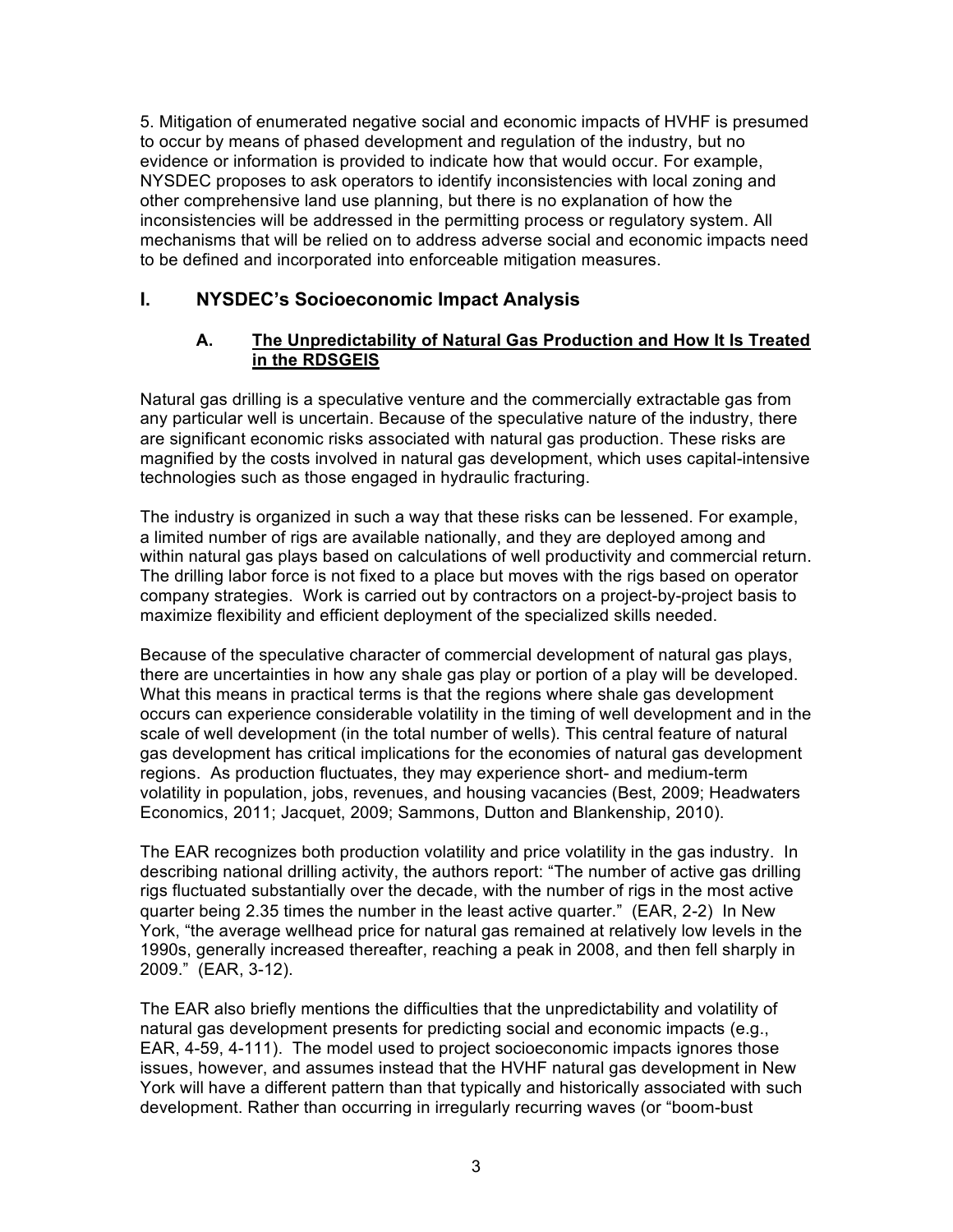cycles"), development in New York is assumed to be steady and predictable. The EAR's projections concerning population, jobs, housing, and revenue are predicated on the assumption of a regular, predictable roll-out of the exploratory, drilling, and production phases of the natural gas development process.

The RDSGEIS mentions the uncertainty and variation in well productivity in sections not addressing socioeconomic impacts (RDSGEIS, 2-5, 2-62, 2-74, 4-17), but section 6.8 of the RDSGEIS ignores those facts and the evidence of unpredictability in the pace and scale (timing and total well development) of natural gas development from New York counties with vertical well development and from other shale plays. Instead, it reports results from the model used in the EAR to project social and economic impacts from HVHF, assuming a regular, incremental, and predictable pattern of well development and production over a 60-year period, both on a statewide basis in three defined regions and under two development scenarios (low and average). Like the EAR, the RDSGEIS neglects the implications of variable well productivity and commercial viability -- critical considerations that will affect the pace and scale of drilling as well as its geographic distribution.

## **A1. Uncertainties Regarding Well Productivity**

The RDSGEIS and accompanying EAR do not meaningfully recognize a central category of uncertainties that will affect the pace and scale of drilling – the uncertainties surrounding well productivity. Instead, NYSDEC states with respect to the low and average development scenarios analyzed:

Both development scenarios assume a consistent timeline for development and production. Development is assumed to occur for a period of 30 years, starting with a 10-year ramp-up period. The number of new wells constructed each year is assumed to reach the maximum in Year 10 and to continue at this level until Year 30, when all new well construction is assumed to end.

(RDSGEIS, 6-209; emphasis added)

This approach is one of the major weaknesses of the RDSGEIS because the assumptions of a 30-year well production cycle and a sub-regionally consistent roll-out of wells that will move through the drilling and production phases over 60 years are not supported by evidence from other shale plays. In fact, there is sufficient evidence of precipitous decline in well productivity and the costs of HVHF relative to ultimate recovery to raise questions about why the 30-year development/60-year productivity profile was adopted (Berman, 2010; Berman and Pittinger, 2011; Hughes, 2011; Urbina, 2011). In an analysis of shale gas wells across shale plays, Berman and Pittinger (2011) found thousands of wells that dropped below commercially viable production between 5 and 12 years after initial drilling. The average commercial life of these wells was 8 years. NYSDEC cannot use only data provided by IOGA to construct the roll-out model; rather, it should obtain evidence and data from independent sources who do not stand to benefit from the projection of long-term, predictable resource development.

Another example of questionable assumptions that likely over-estimate potential gas extraction from the New York portion of the Marcellus Shale is presented in Tables 4-3, 4-4 and 4-5 of the EAR. Although ultimate recovery figures are not presented in the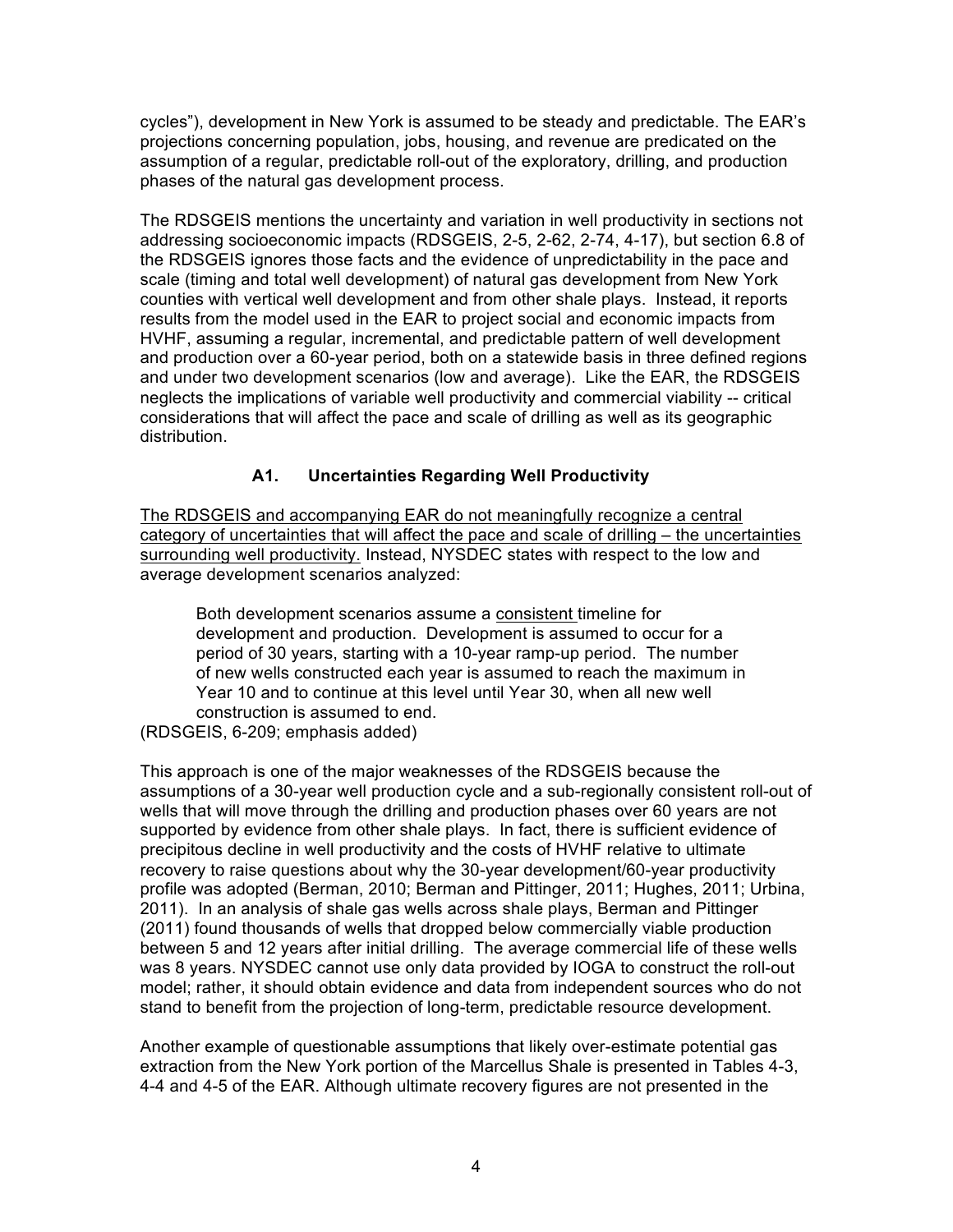EAR, they can be calculated based on the yearly production projections presented in 4.1.3 and the number of wells projected in 4.1.2.

The well productivity projections used in the EAR are considerably higher than the well productivity results from existing shale plays found by Berman and Pittinger (2011) . In addition,calculations of well productivity over the 60 year period produce ultimate recovery figures for the New York portion of the shale play that, in the medium and high scenarios, exceed most scientific estimates of ultimate recovery While the 29 Tcf low scenario (for 60 years) does not exceed the geologist Terry Engelder's estimate for NYS, it does appear to significantly exceed the implied USGS estimate for New York, especially considering that, "The Marcellus fairway in New York is expected to have less formation thickness, and because there has not been horizontal Marcellus drilling to date in New York the reservoir characteristics and production performance are unknown. IOGA-NY expects lower average production rates in New York than in Pennsylvania." (RDSGEIS 5-139)

In addition, as pointed out by a group of economists commenting on the EAR assumptions and methods (Barth, Kokkelenberg and Mount, 2011), the range of estimates of productivity are so large as to be meaningless. For example, estimates for well productivity during the 23rd year of production range from 600 billion to 3.6 trillion cubic feet, a variation on the order of 600%. Accuracy in these estimates is critical to derived estimates of tax and employment effects. As it stands, the estimates used in the EAR are no better than bloated "guesstimates".

The RDSGEIS should be updated to reflect the Energy Information Administration's revised estimates of natural gas in the Marcellus shale based on the USGS studies.

The estimates of well productivity need to be revised to more accurately reflect expert opinion of anticipated well productivity in the New York portion of the Marcellus shale. The use of IOGA's estimates as a sole source undermines the credibility of the EAR and the RDSGEIS.

The uncertainties associated with productivity of extraction from the Utica shale should also be discussed if Utica shale wells are to be included in the SGEIS analysis. The projections of numbers of wells to be drilled include those for the Utica shale but there are significant uncertainties about the productivity of the play, the geographic variation in liquid content across the play, whether the well spacing and fracture treatment would resemble that for the Marcellus and the technologies that would be used in Utica shale development (Yost, 2011). These unknowns are significant and indicate that Utica shale development may proceed differently than Marcellus shale development and utilize different technologies.

The unspecified inclusion of well numbers and productivity figures from the Utica shale raises questions about the extrapolated employment, housing and tax implications that are attributed to Marcellus shale development.

The questions raised about long-term well productivity argue for modeling a shorter-term development and production cycle. These questions are further substantiated by the common practice of re-fracturing wells to increase pressure and productivity. If refracturing is practiced in New York Marcellus wells, communities will be repeatedly subjected to the environmental disruptions associated with heavy industry.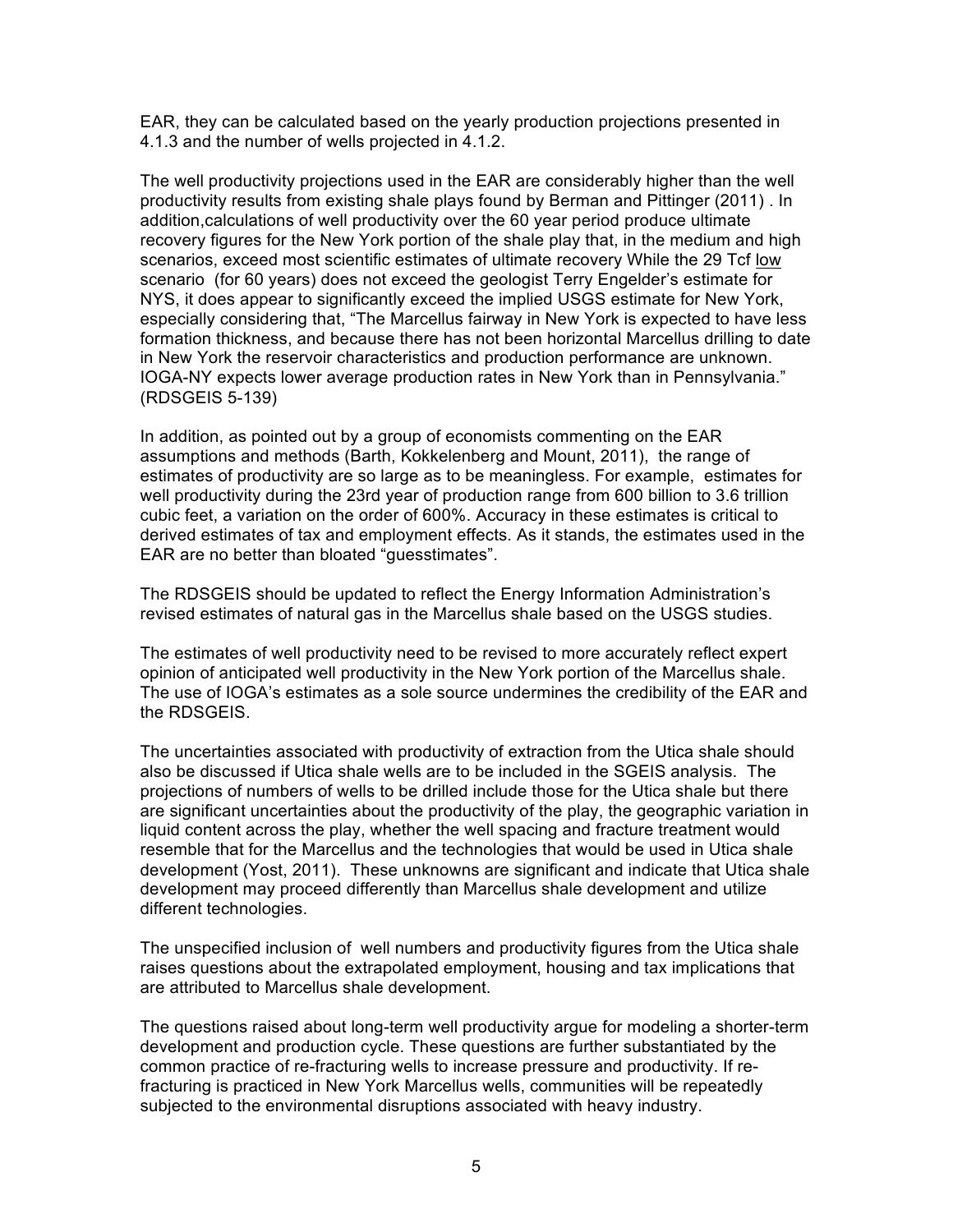At the very least the competing evidence concerning well productivity and the cost of recovery should have been discussed in the RDSGEIS to qualify assumptions concerning the production cycle and estimated ultimate recovery.

#### **A2. Impacts of the Uncertainties Associated with HVHF Gas Development**

Evidence from Western shale plays indicates that the volatile pace and scale of natural gas development drives many environmental and social and economic impacts (Best, 2009; Jacquet, 2009; Headwaters Economics, 2010). Impacts directly affected by the pace and scale of drilling include:

- 1) labor force needs and behavior (How much of the workforce remains transient rather than becoming local? A local labor supply cannot develop if gas development is unpredictable.)
- 2) demands placed on public services, including health facilities, public safety, and schools (Can communities adapt over time or are there unpredictable rises and falls in demand?)
- 3) community character impacts from increases in traffic, noise, construction disruption, and the transient population (Do these increases roll out in a regular fashion with the expectation that disruptive "ramp-up" will end or are they unpredictable over a long period of time?)
- 4) impacts on rural industries, such as tourism (Can the scale of noise and traffic be predicted to occur only for a short period or are disruptive activities likely to recur over a longer period of time, for example, with re-fracturing of wells? )
- 5) housing demand and cost (Will there be a periodic housing shortages with homelessness and lack of affordable housing for people on fixed incomes potentially followed by excess housing supply and falling home values?)

To illustrate: As well pad construction begins in an area, jobs increase along with housing construction and business development. A transient population (in addition to transient industry workers) migrates to the area because of the prospect of jobs, increasing the demand for housing and services, including education and health. For a variety of reasons (price of natural gas, availability of higher value opportunities elsewhere, rig availability) natural gas development may drop off in the area within fiveten years of this initial "ramp-up." Evidence from gas plays in Western states indicates that this drop-off may be sudden. In the wake of this drop in production and the number of drilling rigs in the area, the transient population leaves and resident communities are left without jobs and revenue. Local governments may still be paying the public costs of ramping up to respond to the initial "boom." If conditions change (rigs become available, prices rise) the rigs may return to the area, causing another production "boom" with all its attendant costs. This pattern is described by Spelman (2009) and is associated with a reluctance of business (other than the gas industry) to invest in regions characterized by boom-bust economies.

A contemporary example of such reluctance is contributing to the housing crisis in the Williston North Dakota Bakken Shale development. According to interviews conducted there: "Developers have been slow to build more apartments, largely because they got stung by the region's last oil boom that went bust in the 1980s" (MacPherson, 2011).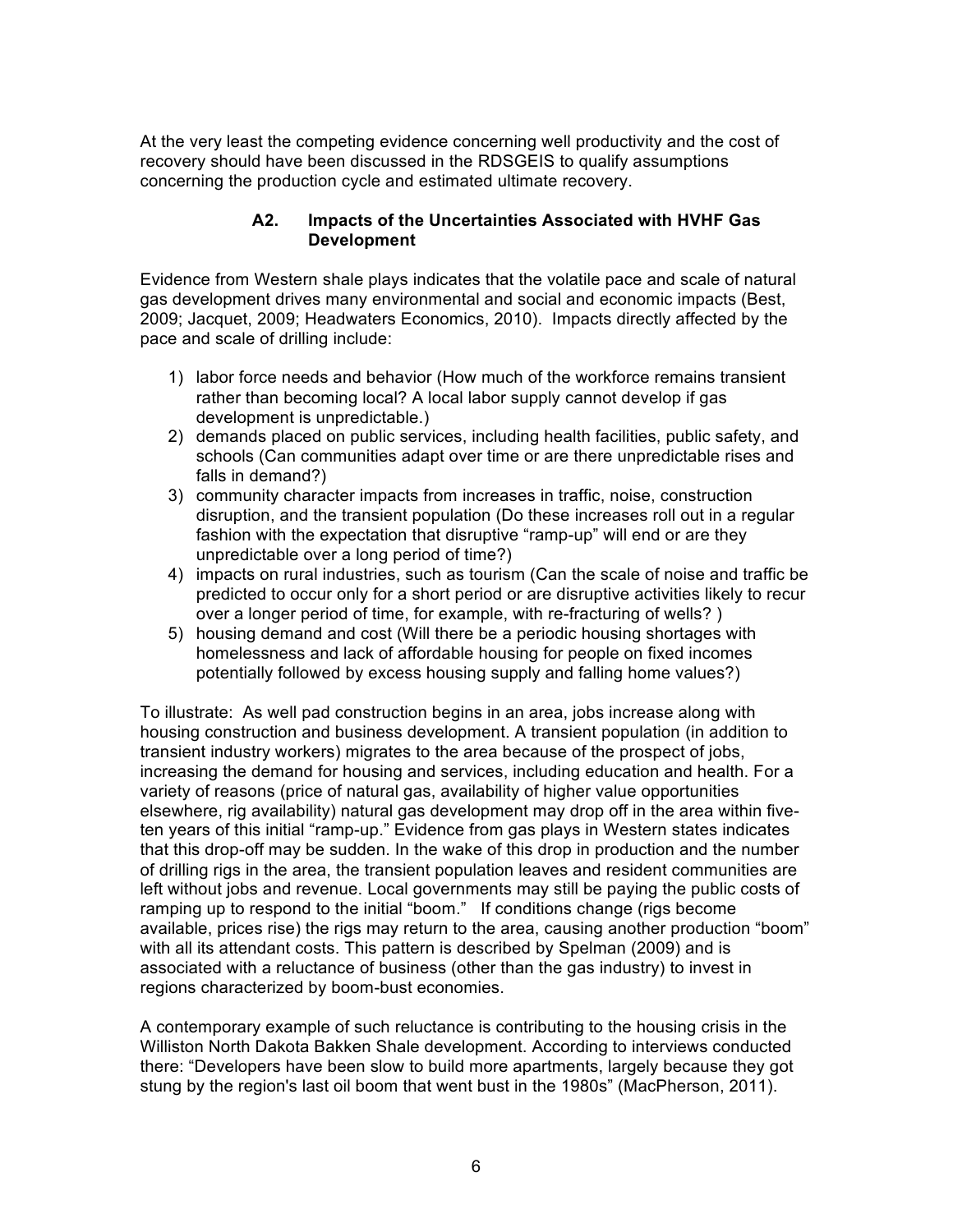This volatile pattern is dramatically different from the scenario presented in the EAR and RDSGEIS. There, communities are assumed to be impacted by a boom only once (during "ramp-up") and are gradually able to adjust to natural gas drilling. Many of the economic benefits that the RDSGEIS and EAR associate with natural gas development are predicated on this gradual, regular development scenario. For example, the RDSGEIS assumes that as the industry "matures" in the region, local residents will be trained and hired for drilling jobs. If, as has been the case with vertical drilling in New York State and in the Western US shale plays, development follows a more irregular pattern, then the higher paid technical jobs are less likely to evolve into stable local employment. In addition, the jobs in ancillary industries (retail and services) are likely to disappear and reappear as rigs leave and re-enter the region at unpredictable intervals.

## **A3. Hot Spots, Socio-Economic Impacts, and Public Costs**

In contrast with the model used in the RDSGEIS, natural gas development does not resemble a "manufacturing" process. Some wells will have long production phases; others will have dramatic declines in productivity after a relatively short period. Well productivity may be uniformly low across a region, or there may be long-term well productivity in particular "hot-spots." The question of how many wells will exhibit longterm productivity and where they will be located is unknown before exploratory drilling takes place and, even then, well productivity will be unpredictable.

The RDSGEIS admits that its socioeconomic analysis is based on average well productivity (RDSGEIS, 6-210), but the production process in natural gas (pace and scale) is not effectively captured using averages. The uncertainties in the geographic extent of drilling and the potential for intensive development in "hot spots" have implications for social and economic impacts. For example, if drilling is concentrated in particular locations rather than rolled out uniformly across sub-regions of the landscape for 60 years (as is modeled in the RDSGEIS and EAR), wealth effects and tax revenues also will be concentrated in particular localities. The social and economic costs of spatially concentrated drilling, however, will be experienced across a much wider geographic area, because public services will be required in areas without HVHF development (and therefore not receiving tax revenues from drilling) but close enough to serve the transient population associated with the industry. There is no attempt to address this likely unbalanced distribution of impacts in the RDSGEIS.

Contrary to the contention that the regularized development model "does not significantly affect the socioeconomic analysis" (RDSGEIS, 6-209), smoothing out the unpredictability and unevenness of development in fact covers up many of its negative cumulative social and economic impacts, for example, localized truck traffic or impacts on public services. The RDSGEIS admits that steady, constant well construction is "unlikely" (*id.*), but it fails to analyze the implications of this admission and offers no description of evaluation of the adverse impacts of temporally and spatially uneven development.

Finally, the RDSGEIS does not sufficiently model the resource depletion phase of the exploration, drilling, production, and resource depletion cycle and its implications for local and regional economies. Figure 6.13 (RDSGEIS, 6-215) shows the drop in direct and indirect employment following resource depletion. This depiction needs to be accompanied by analyses of how the resource depletion phase will be reflected in royalty payments and tax revenues.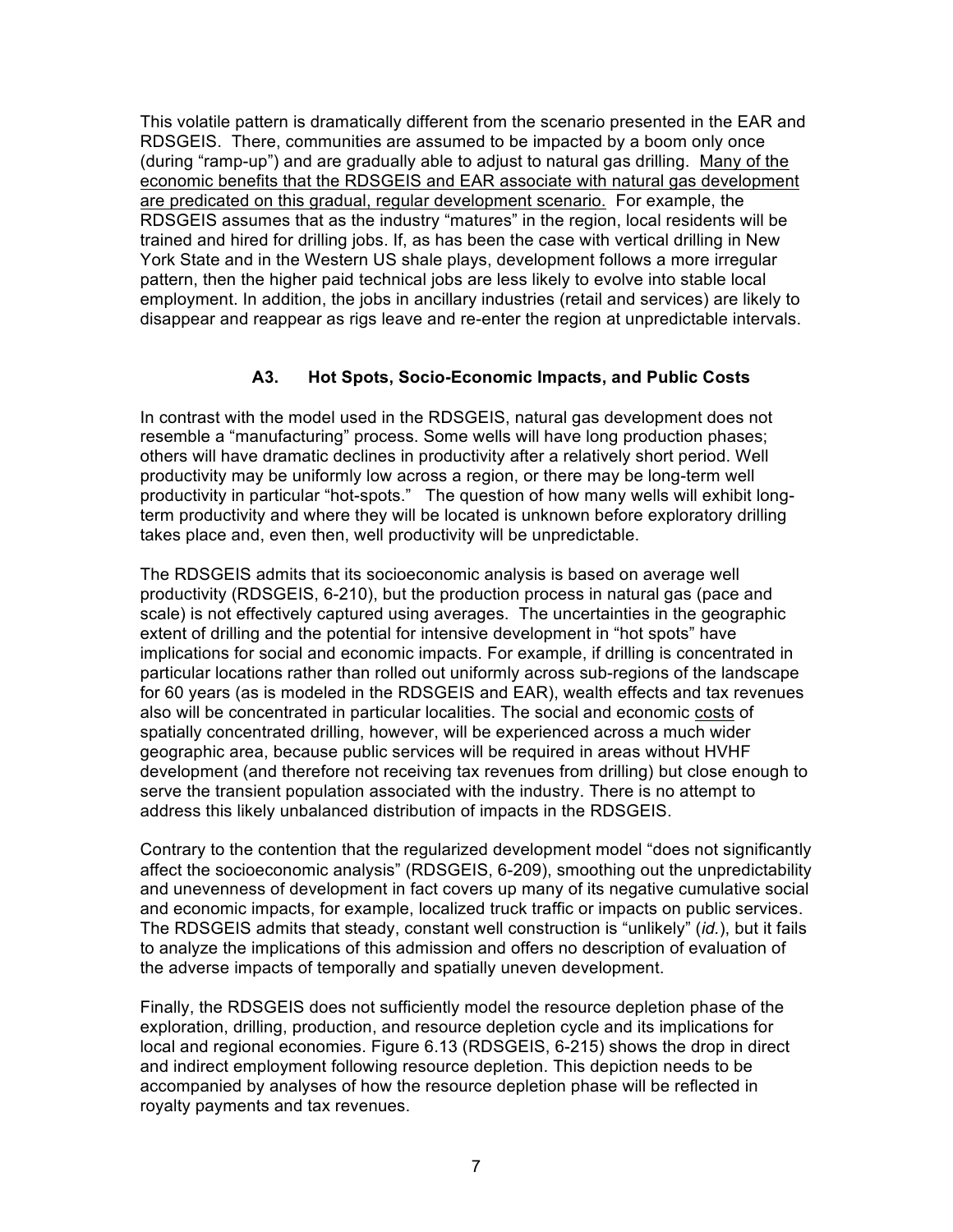### **A4. Socioeconomic Impact Analysis Can Accommodate the Uncertain Pace and Scale of Gas Development**

It is difficult to model the unpredictable pace and scale of natural gas production, but that difficulty is no excuse for ignoring adverse social and economic impacts of the industry. Those impacts have been documented in relation to the phases of production and resource depletion, recognizing company strategies that produce economic volatility in the resource extraction regions (Jacquet, 2009; Kelsey, 2009; Sammons, Dutton and Blankenship, 2010).<sup>1</sup> If the impacts of volatility are to be mitigated, their prevalence in natural gas extraction regions needs to acknowledged in the SGEIS.

The precautionary principle indicates that, in cases where it is not possible to model specific cause-effect relationships (such as the relationship between well development and public costs), but where there is evidence of potential adverse impacts, those impacts should be recognized and documented. This approach is illustrated in the approach taken by Sammons, Dutton and Blankenship (2010) in the report commissioned by NYSERDA to describe socioeconomic impacts that can be anticipated with HVHF. NYSDEC needs to quantify known social and economic costs even if their occurrence cannot be synchronized with their scenario model of development. This quantification can be accomplished through examination of comparable cases of impact, a standard method used in fiscal impact analysis (Kotval and Mullin, 2006).

### **B. NYSDEC's Analysis of Specific Socioeconomic Impacts: Model Assumptions and the Use of Representative Regions**

The RDSGEIS, presents only a fraction of the material contained in the EAR and acknowledges: "A more detailed discussion of the potential impacts, as well as the assumptions used to estimate the impacts, is provided in the Economic Assessment Report, which is available as an addendum to this RDSGEIS" (RDSGEIS, 6-207). In this section (B) of my comments I begin with questions and concerns regarding the assumptions underlying the model used to project impacts of HVHF in New York State. These comments focus particularly on the use of representative regions to project impacts throughout New York State, including those for Utica shale gas drilling.

 $1$  From Sammons, Dutton and Blankenship (2010):

Several recent studies address (social and economic) aspects of natural gas development in the western U.S. They include the *Northwest Colorado Socioeconomic Analysis and Forecasts* prepared for the Associated Governments of Northwest Colorado and the *Sublette County Socioeconomic Impact Study: Phase I Final Report* and *Phase II Final Report,* prepared for the Sublette County, Wyoming Board of County Commissioners. A third report, the *ExxonMobil Piceance Development Project Environmental Assessment - Socioeconomic Technical Report,* prepared by the authors for the U.S. Bureau of Land Management White River Field Office, assesses potential effects of a specific natural gas project in the context of ongoing large scale natural gas development in northeastern Colorado. A more recent journal article, *Energy Boomtowns & Natural Gas: Implications for Marcellus Shale Local Governments & Rural Communities,* published by the Northeast Regional Center for Rural Development, describes a model for impact assessment, presents a case study describing Sublette County's experience with large scale natural gas development and discusses some possible implications for Marcellus Shale development.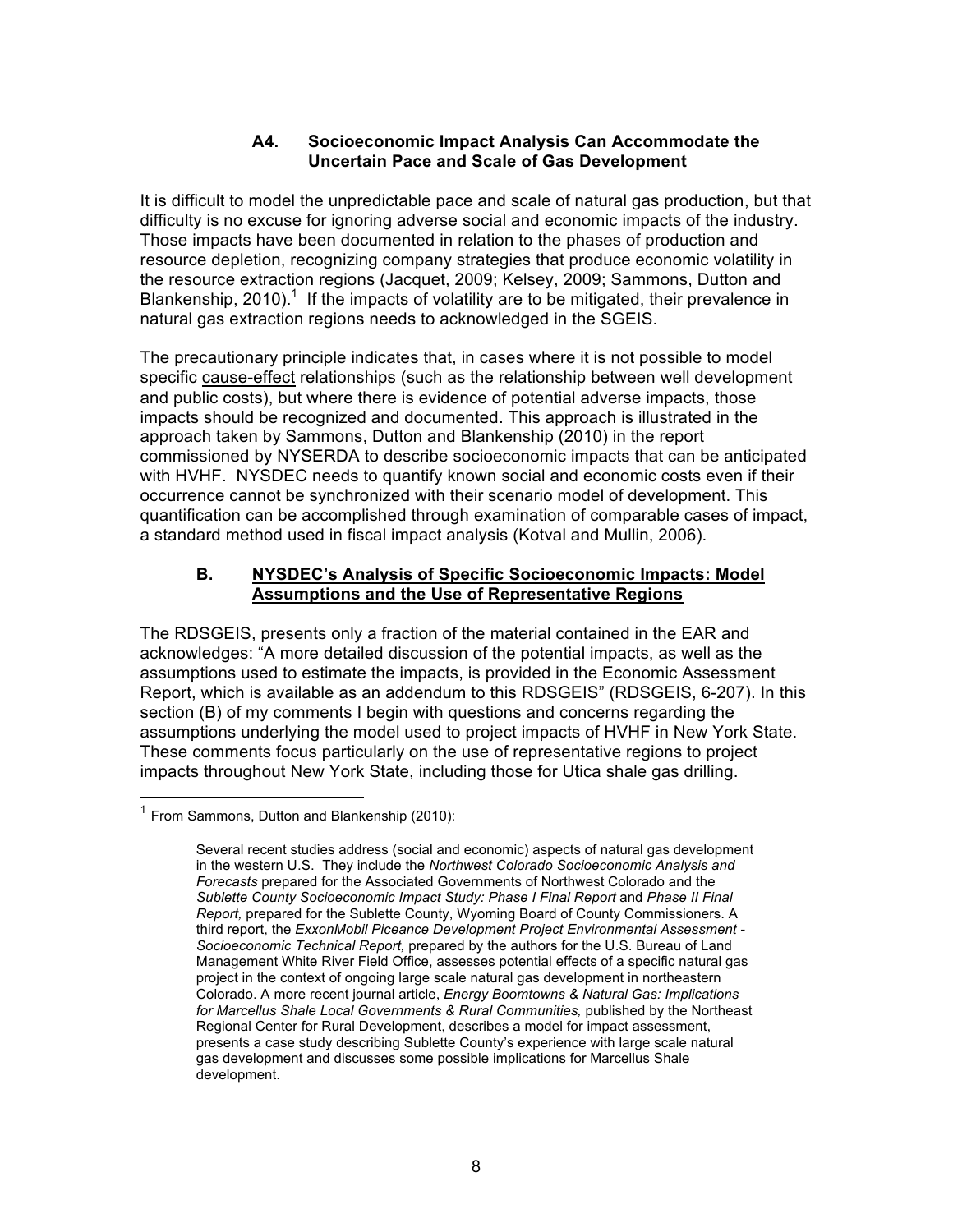In section C I comment on RDSGEIS section 6.8, which assesses specific social and economic impacts anticipated with HVHF natural gas drilling.

#### **B 1. The Use of Representative Regions**

The EAR and RDSGEIS define three representative regions for the socioeconomic analysis, with Region A representing counties accounting for a high percentage of overall well development, Region B representing counties with about half the development of Region A, and Region C representing counties not expected to have much production but with a history of drilling. In the RDSGEIS, characteristics from Region C are used to make assumptions about socioeconomic impacts in other New York State regions where drilling may occur. For example, tourism impacts are assumed to be minimal for all regions based on the continued presence of a tourism industry in Region C.

The use of a set of Southern Tier counties to represent counties in New York that may experience HVHF shale gas drilling (EAR 6-217) raises concerns about the representativeness of these counties. The EAR and DECNYS need to provide evidence (in industrial composition, growth rates, and population composition) supporting the assumption that these counties are "representative" of all the counties that may experience drilling.

The EAR indicates that it addresses "local" impacts but there is no analysis below the county scale. Analysis of differential economic impacts in urban and rural areas, for example, is critical to understanding the total economic impact picture For example, counties in Region A in the EAR scenario analysis include both urban areas such as the Binghamton MSA and rural areas where tourism and agriculture are the primary industries. Urban areas will garner more expenditures from natural gas drilling in the region but are also likely to have negative impacts in the form of increased crime and demand for health services (because of their location in the urban areas). Rural areas will experience intense impacts on their small rural communities, including demand for housing and increases in road damage as well as potential negative effects on agriculture and tourism. These local impacts and how the distribution of costs and benefits will be distributed need to be assessed separately.

#### **B 2. The Use of a RIMS Input-Output Model to Assess Social and Economic Impacts**

A central component of the EAR consists of a Regional Industrial Multiplier System (RIMS) model developed by The Bureau of Economic Analysis (RIMS or The Regional Industrial Multiplier System). The purpose of the model is to deduce direct and indirect economic impacts of new expenditures in a region. This type of model is very limited in the types of impacts it can assess. It is typically used to estimate some economic impacts but is not useful to assess the wide range of social impacts that have been identified as occurring with HVHF shale gas drilling. So, for example, the model can be used to derive population increases and then, to crudely extrapolate potential housing demand. It cannot tell policy makers anything about the impact of housing demand on different population segments or on community character, both of which are social impacts.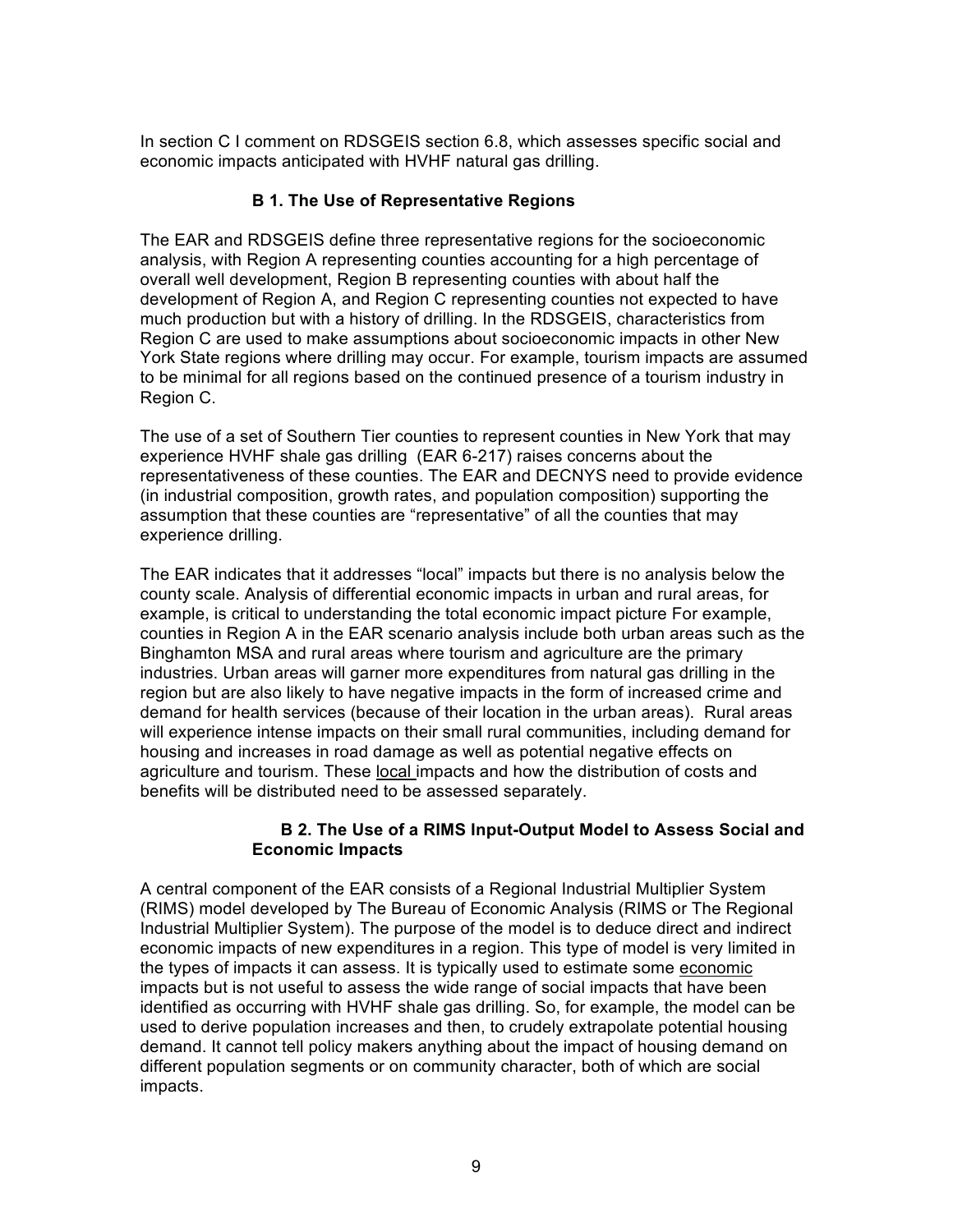A model of this type is completely dependent on the assumptions about the source of expenditures in the region. For example, in the case of HVHF, the creators of the model have to make assumptions about where the labor force hired in the drilling phase will spend the money they earn -- in the drilling region or in their home states? These assumptions are critical to the model results and should be available to anyone who wants to analyze the accuracy of the model.

This type of model is useful for comparing different types of investments and for examining inter-industry linkages but it has a significant drawback as the central model for the RDSGEIS analysis of socioeconomic impacts, because it can measure economic benefits only. The results of this kind of model will always be positive because the model begins with the inflow of expenditures in the region. If the modelers had examined new expenditures flowing into the region's tourism or agricultural sectors, those, too, would be positive. The model provided in the RDSEIS does not allow us to assess opportunity costs, that is to compare the economic impacts of shale gas drilling with potential increased investments and expenditures in other industries. Because the RIMS input-output model and the associated scenario approach cannot address the costs of HVHF, the model does not provide information on impacts that require mitigation. The reasons for using this approach rather than one that addresses costs as well as benefits needs to be laid out in the SGEIS.

The presentation of the model results in the EAR is neither useful nor informative. Much of the text is devoted to tables presenting mechanical calculations. These tables should have been relegated to an appendix and the body of the report used to lay out and support the assumptions that underlie the calculations.

In December 2011, the consulting firm that developed the EAR was asked to evaluate costs associated with HVHF in New York State. Given the inadequacies of the EAR model and the significance of local and state costs to decisions about shale gas drilling in the state, there should be an opportunity for public review and comment on the revised EAR findings regarding costs before the SGEIS is published.

### **C. NYSDEC Analysis of Selected Social and Economic Impacts**

In this section (C) I comment on RDSGEIS section 6.8, which assesses a set of selective impacts among the many social and economic impacts anticipated with HVHF natural gas drilling. These include: (1) economy and employment, (2) population, (3) housing, (4) government revenue and expenditure, and (5) environmental justice. I conclude this section with comments on material presented in the EAR that is not discussed in section 6.8 but which is relevant to the RDSGEIS findings regarding social and economic impacts.

### **C1. Economy and Employment**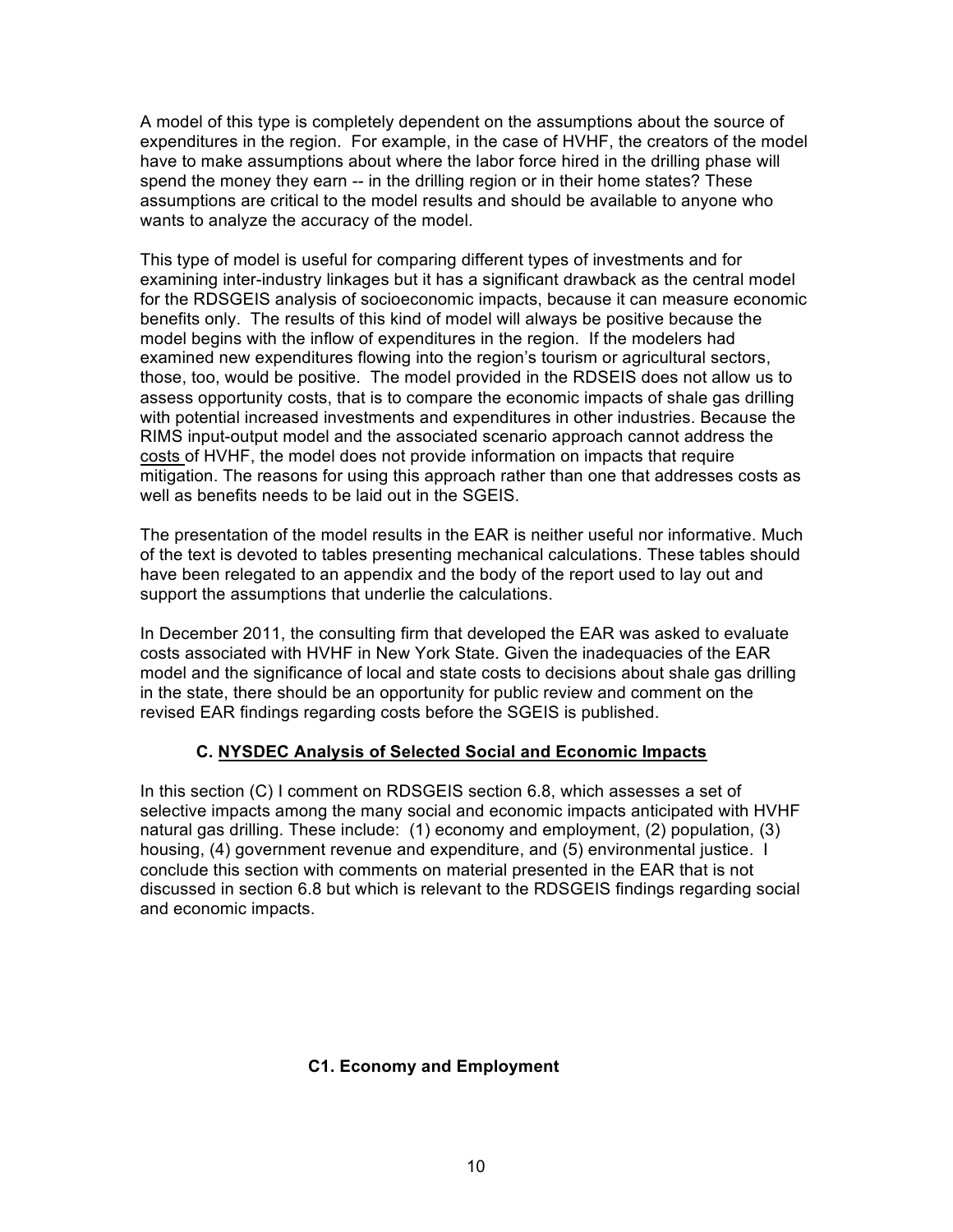Because of the project-based nature of the drilling phase of natural gas production (rigs and crews move from one place to another and activities are carried out at each well) and its capital intensity (labor is a small portion of total production costs) the oil and gas industry is not likely to be a major source of jobs in New York (Jacquet, 2009). Although the industry points to years of drilling experience in New York, the oil and gas industry employed only 362 people in New York State in 2009 (0.01% of the state's total employment) (EAR, 3-7). 43% of those workers (157) were employed in Region C, the region where vertical natural gas drilling is most significant in New York. Wages for these workers composed 0.04% of the wages in the two-county region (EAR 3-31), with almost 4,000 active gas wells (EAR 3-31).

The employment multiplier projected for New York State (2.1766) is exceptionally high, especially for investment from a capital-intensive industry. (A 2.0 multiplier is considered generous by most regional economic analysts.) This attests to a need to make the assumptions underlying the model transparent. For example, do the creators of the model assume that expenditures on real estate development resulting from the HVHF drilling will accrue disproportionately to New York state firms? If so, why?

Finally, the employment figures presented in Table 4-8 are "full–time-equivalent" (FTE) jobs. They are a composite of part-time and full-time jobs that might be developed from the 410 job activities associated with constructing and drilling a well and from the subsequent production phase. These may not be new jobs but existing jobs required to sustain industry activity. They also do not correspond with what the ordinary person thinks of as a job – a person employed full-time to carry out certain tasks. The emerging information on actual employment created in Pennsylvania in conjunction with Marcellus drilling shows much smaller numbers than the input-output models projected. Because unrealistic and overly optimistic assumptions made in constructing the models may overstate economic benefits, assumptions underlying this RIMS model need to be available for scrutiny.

Finally, the EAR does not provide sufficient context for evaluating the employment impact of HVHF in the state. Projected employment in HVHF should be compared with that in other New York industries, including tourism, to place the numbers in perspective. Projected increases in employment in these other industries should be provided to enable comparison and to estimate costs and benefits of permitting HVHF.

Having described in detail the modeled economic and employment growth from the gas industry, the RDSGEIS then mentions the potential adverse impacts on existing industries in the regions where natural gas development will occur. In a bare two paragraphs, the RDSGEIS admits:

Conversely, some industries in the regional economies may contract as a result of the proposed natural gas development. Negative externalities associated with the natural gas drilling and production could have a negative impact on some industries such as tourism and agriculture. Negative changes to the amenities and aesthetics in an area could have some effect on the number of tourists that visit a region, and thereby impact the tourism industry. However, as shown by the tourism statistics provided for Region C, Cattaraugus and Chautauqua Counties still have healthy tourism sectors despite having more than 3,900 active natural gas wells in the region.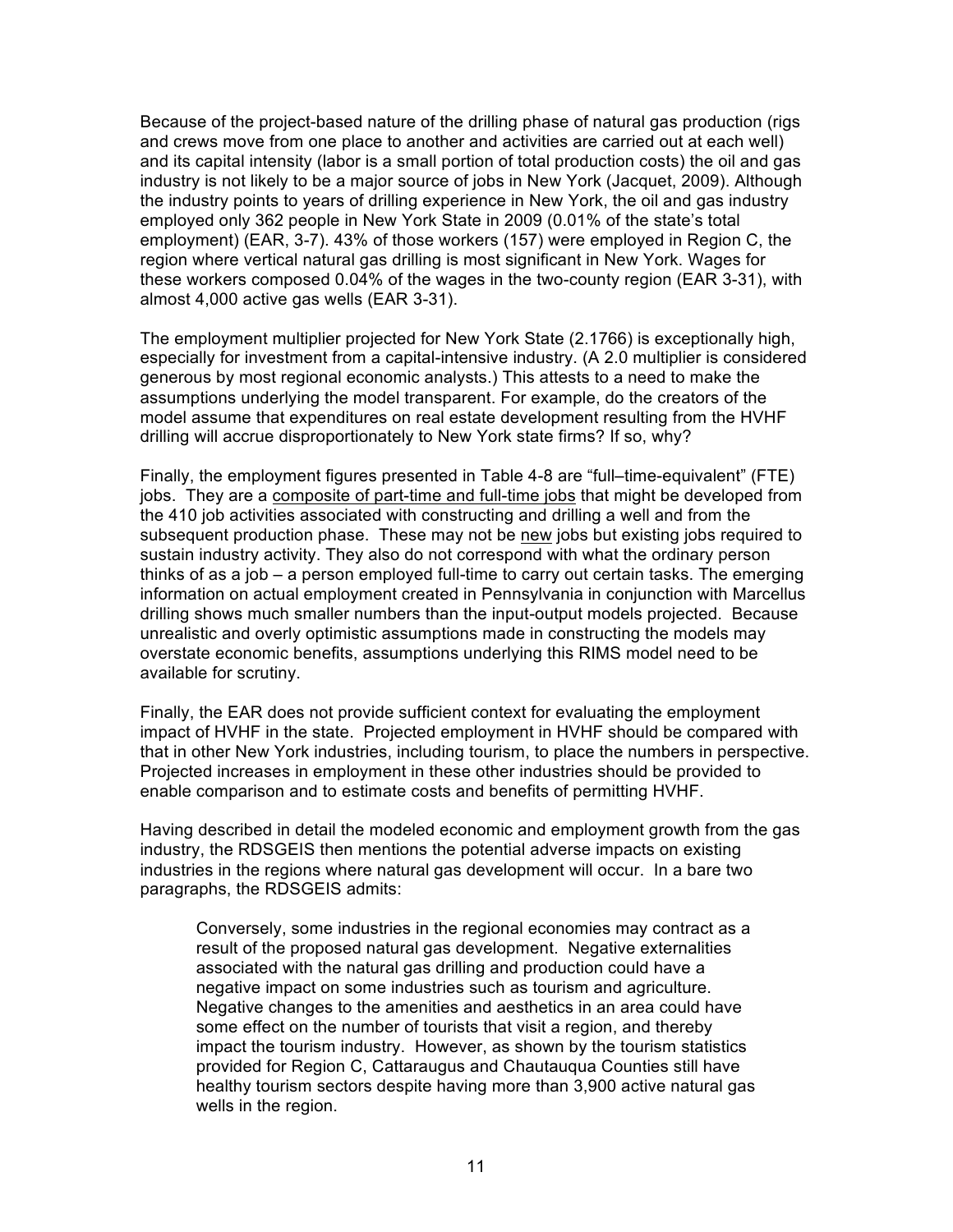Similarly, agricultural production in the heavily developed regions may experience some decline as productive agricultural land is taken out of use and is developed by the natural gas industry.

#### (RDSGEIS, 6-230)

In contrast with the pages of projected benefits from gas development, the RDSGEIS offers no detailed description and no quantitative analysis of the effects of HVHF on existing industries and the associated impact on the State of New York's economy. This omission is particularly important for the counties defined in the EAR as "representative" because industries, including agriculture and tourism, are significant employers in those counties and are important to the overall economy of the State. There is no analysis of how the "crowding out" of existing industries may impact the regional or statewide economy or of the implications of the loss of industrial diversity to the long-term prospects for regional economic sustainability. The inadequate assessment of the impacts on existing industries in the region that will be affected by HVHF drilling is problematic not only because the state does not have adequate information to assess costs and benefits of HVHF gas development but because negative impacts on industries such as tourism and agriculture, including dairies and wineries, will contravene other state investments intended to support those industries. Given the importance of these industries in the state and regional economy, the evidence that they will be negatively affected by HVHF should be analyzed in detail and quantified when possible.

Tourism. Nearly 674,000 New York jobs were sustained by tourism activity last year with total income of \$26.5 billion. 7.9% of New York State employment is sustained by tourism, either directly or indirectly. New York State tourism generated \$6.5 billion in state and local taxes in 2010.

Tourism in the Southern Tier counties includes a wide range of activities, from visits to the Corning Glass Museum to hiking, hunting, and fishing in the rural areas. The Southern Tier Central (STC) Planning District, which includes one "fairway" county, Chemung (in Region A in the RDSGEIS analysis), has published a study indicating that:

In 2008, visitors spent more than \$239 million in the STC region across a diverse range of sectors. The tourism and travel sector accounted for 3,335 direct jobs and nearly \$66 million in labor income in the STC region that year. When indirect and induced employment is considered, the tourism sector was responsible for 4,691 jobs and \$113.5 million in labor income. In addition, the travel and tourism sector generated nearly \$16 million in state taxes and \$15 million in local taxes, for a total of almost \$31 million in tax revenue -- a tax benefit of \$1,181 per household.

(Rumbach, 2011, page 1)

Tourism is thus a significant contributor to the counties in New York potentially impacted by HVHF. The tourist opportunities and activities also contribute to the quality of life of local residents and attract companies in other sectors, such as manufacturing. The RDSGEIS makes no effort to quantify the value of tourism that may be adversely affected by gas development but rather dismisses any impacts as insignificant.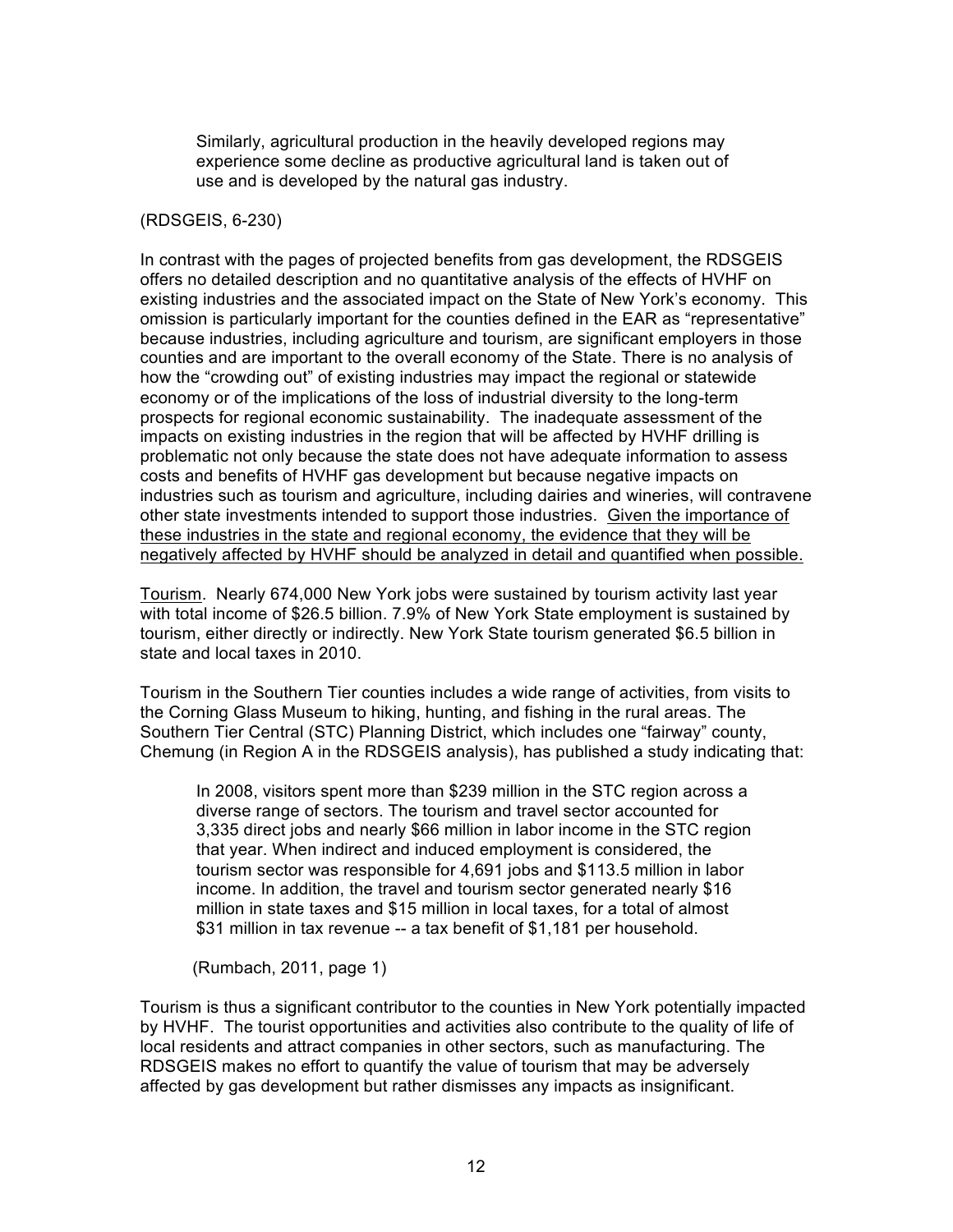NYSDEC's use of Chautauqua and Cattaraugus Counties as the basis for contending that tourism will not be significantly impacted in New York is not persuasive. First, the evidence offered for the judgment that those counties have "healthy tourism sectors" (RDSGEIS, 6-231) consists of nothing more than the statement that: "In 2009 wages earned by persons employed in the travel and tourism sector in Chautauqua and Cattaraugus counties (Region C) were approximately \$77.5 million, or about 3.0% of all wages earned in Region C" (NYSDOL 2009b*)* (see Table 3-37)." (EAR 3-27) Without a comparison over time with similar counties without natural gas development, it is impossible to determine whether shale gas drilling has negatively impacted the tourism sector.

The contention that those counties represent a tourism success story is contradicted by data presented in the EAR, which shows that from 2007 to 2009, Region C tourism employment declined 17%, and wages declined 13% (EAR, 3-28). While a portion of this decline might be attributable to the recession, there is no justification for describing waning tourism in the region as "healthy."

The EAR also conflates access to private recreational land for purposes of hiking, hunting, and fishing with the success of commercial tourism businesses. The relationship between personal recreational opportunities and natural gas development is presented as one of personal trade-offs in terms of land use. The negative impacts on the options of non-land owning recreationists are mentioned but not addressed. (EAR 4.58)

There is growing evidence regarding negative effects of shale gas drilling on tourism in the counties where shale gas drilling takes place (Rumbach, 2011).

Evidence from other shale plays in the Western U.S. indicates that natural habitat tourism (whether hunting, fishing, birding or hiking) may be disrupted for long periods of time and in some cases where infrastructure, such as compressor plants and pipelines, disrupts habitats, may be permanently altered.

(Sammons, Dutton and Blankenship, 2010) Negative impacts derive not only from the loss of habitat for outdoor sports but also from the "crowding out" of tourism activities (because of increasing prices in the drilling region and the loss of hotel spaces to gas industry workers) and from the impact of regional industrialization on the tourism brand. For example, tourism centers in Upstate New York, such as the Finger Lakes wineries, may experience losses when tourists looking for a rural retreat find themselves driving through an industrial region with heavy truck traffic and shift their allegiance to quieter and more accessible vacation spots. In addition, the RDSGEIS does not assess the impacts on tourism from degradation of historical and cultural assets.

Rumbach's assessment of HVHF on tourism is that:

….individual impacts are unlikely to have serious and long-term consequences, but without mitigation, cumulatively they could do substantial damage to the tourism sector. Examples of such impacts include strains on the available supply and pricing of hotel/motel rooms, shortfalls in the collection of room (occupancy) taxes, visual impacts (including wells, drilling pads, compressor stations, equipment depots,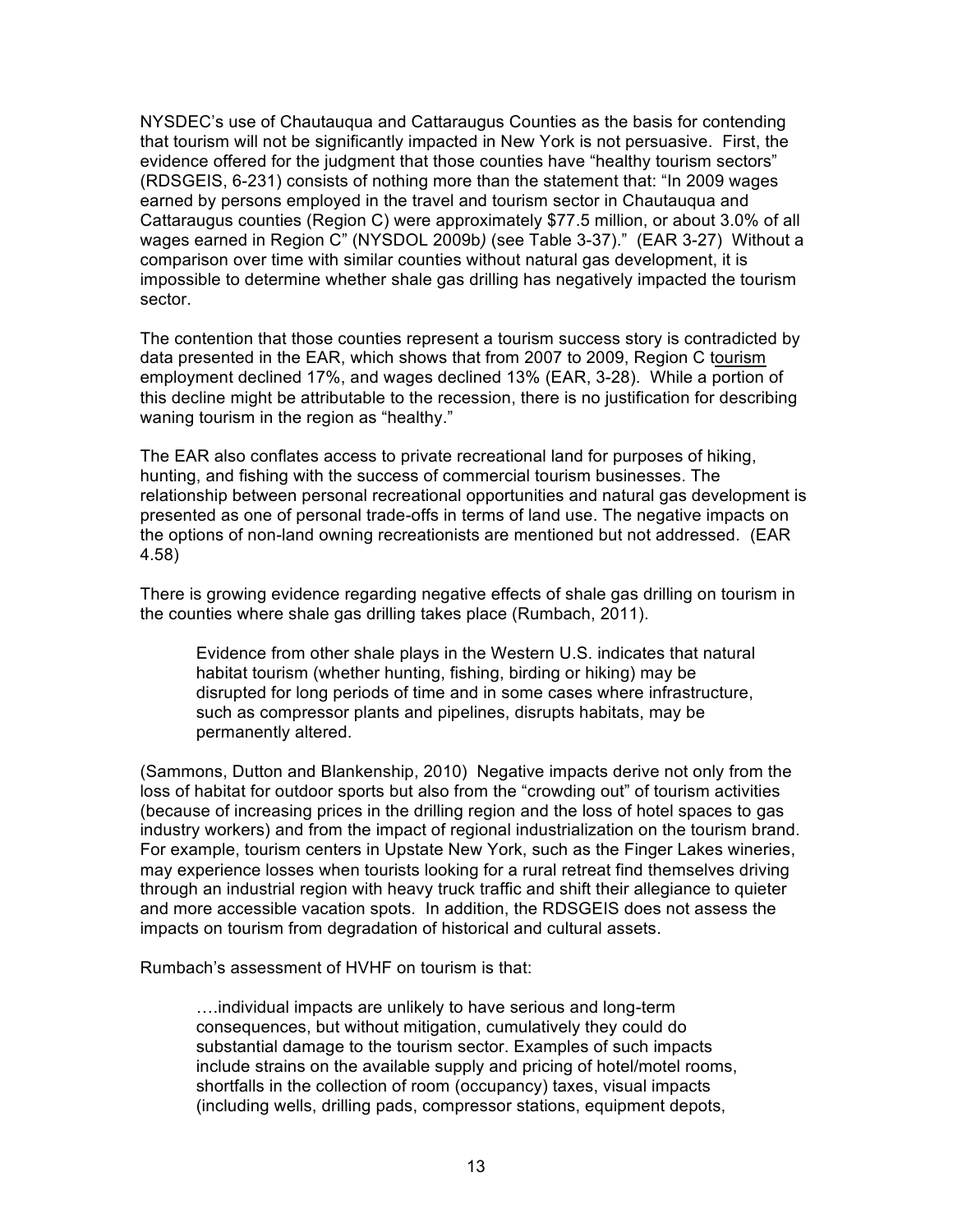etc.), vastly increased truck and vehicle traffic, potential degradation of waterways, forests and open space, and strains on the labor supply that the tourism sector draws from. All told, the region's ability to attract tourists could be damaged in the long-term if the perception of the region as an industrial landscape outlasts the employment and monetary benefits of gas drilling.

(Ibid, page 2) The RDSGEIS fails, however, to address the long-term costs associated with displacing business in existing industries, such as tourism, that provide economic diversity in the regional economy and thus increase its prospects for sustainability.

Agriculture. Potential negative impacts on agricultural production and land use are noted but their impact is not assessed nor are any mitigation measures indicated. (RDSGEIS 6-231) There is no analysis of whether and how HVHF will affect sub-sectors of agriculture, such as dairy farming, which are of key importance in the New York economy.

Recent evidence from Pennsylvania indicates that agriculture and particularly dairy farming may be significantly affected by drilling activity. For example: "(Bradford) county's dairy herd has decreased over the last decade from 30,000 head in 2002 to just under 20,000 head today. Another 15 dairies have been sold since the beginning of the year (2011.)" (Tomes 2011). Although evidence from Pennsylvania is anecdotal, there is sufficient information to indicate that one of New York's major industries will be negatively affected by HVHF gas drilling.

Dairy farms are decreasing both because some farmers have another source of income and because costs for dairy farmers are going up as a consequence of the impact of the drilling economy in the county. For example, competition for truck drivers is raising cost for dairy farmers to transport their milk to processors. In addition to the impacts on the dairy farms themselves, the infrastructure that supports dairy farming in Bradford County is being affected. For example, an agricultural equipment dealer in the County has gone out of business because of an inability to hire and retain a workforce (Tomes, 2011).

There are also land use impacts affecting farmers, including impacts not only from the well pads but also from the ancillary industrial facilities, such as "laydown yards" (operations and storage sites), pipelines, and compressor stations. (Tomes 2011).

The American Farmland Trust (2011) has submitted comments on the RDSGEIS that summarize its expert assessment of the impact on agricultural production in New York State:

…the DEC's analysis of the impacts of drilling and hydraulic fracturing to agricultural land is inadequate and encourages specific analysis of the likely impacts of such activities to agricultural land resources. The SGEIS analysis should consider the scale of farmland likely to be converted by both direct drilling activities and the off-site drilling support services and other types of residential and commercial development that is anticipated as a result of natural gas drilling. In addition, it should consider the impacts of such activities to agricultural land values and on the ability of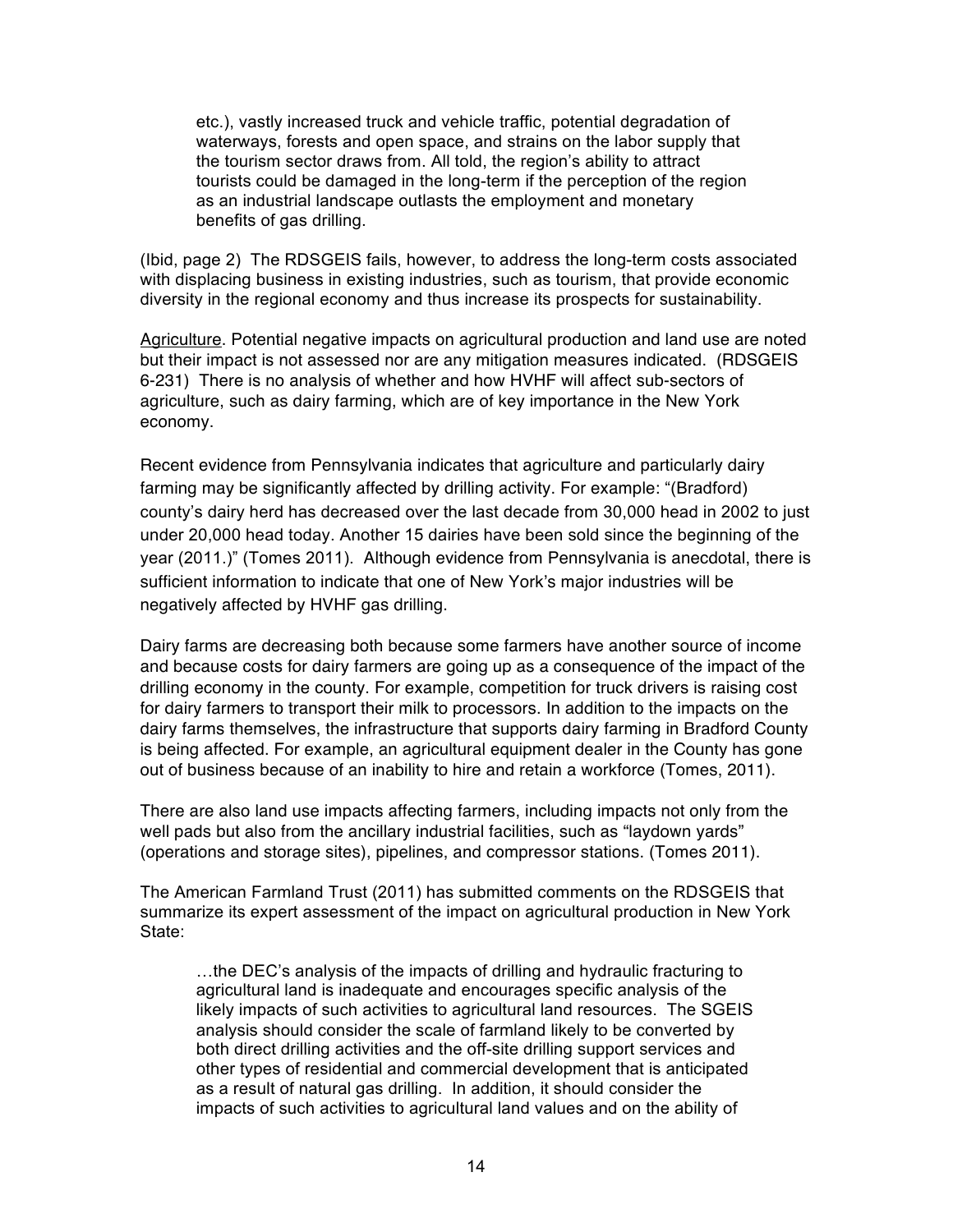New York farmers to maintain their competitiveness in a global economy*.* 

Upstate New York is currently experiencing resurgence in its food processing industry, and the State Agricultural and Markets Program has a stated policy of encouraging more dairy production in the state. In July 2011, the State of New York provided \$16 million in incentives to a dairy processing company in Chenango County in Central New York. According to a statement by Governor Cuomo: "Agro Farma's expansion in Chenango County will create hundreds of new jobs and increase the demand for milk from New York dairy farms," (Press release available at:

http://www.governor.ny.gov/press/07212011DairyProductsCompany)

The support from New York's Empire State Development Corporation reflects the significance of this industry to the regional and state economy. Milk and other dairy products account for more than half the total value of agricultural products sold in New York State, accounting in \$2.2 billion in receipts in 2010. According to the US Department of Agriculture, New York ranks third in the US in production and sale of dairy products. Certainly the size and importance of this industry to the New York economy warrants a full analysis of how production and producers will be impacted by HVHF.

Instead, the RDSGEIS lacks an economic assessment of how temporary and long-term agricultural costs and productivity will be affected by HVHF development. This assessment should include labor costs (from competition for truckers, for example) and impacts on specialty agricultural producers, such as organic farmers. New York State has the fourth largest number of organic farms in the U.S.

The Finger Lakes wineries, combining agriculture and tourism and an important subset of New York industries, may also be affected by HVHF in Upstate New York. New York State ranks third nationally in grape production. Tourists visiting the wineries may not want to drive through industrial development and its associated truck traffic in order the reach the wineries even if the wineries are not locally impacted by the drilling process. Given the importance of this industry to the Upstate New York "brand" and the investment of State resources to build the industry, the SGEIS needs to separately address the impacts on this industry and develop mitigation policies to address any negative impacts.

Manufacturing. Finally, the RDSGEIS and the EAR focus exclusively on impacts on agriculture and tourism because the use of land for those industries potentially competes with use of land for gas development. Focusing on that competition may make sense for the largely rural representative regions defined in the EAR, but it does not make sense for representative regions with more diversified economies, including substantial manufacturing. A report by the New York State Comptroller's office in 2010 shows that the Southern Tier has 14% of the Upstate manufacturing. Manufacturing should be included in the assessment of impacts on existing industries, because of its significance in Region A and because gas development will affect the labor supply and industry wage rates in counties where manufacturing plays a significant role in the economy.

### **C2. Population**

The RDSGEIS and EAR do not address population impacts on community services, such as schools and health, but only population as it relates to employment and the labor market. The EAR assumes that, for the first 30 years, the population increases in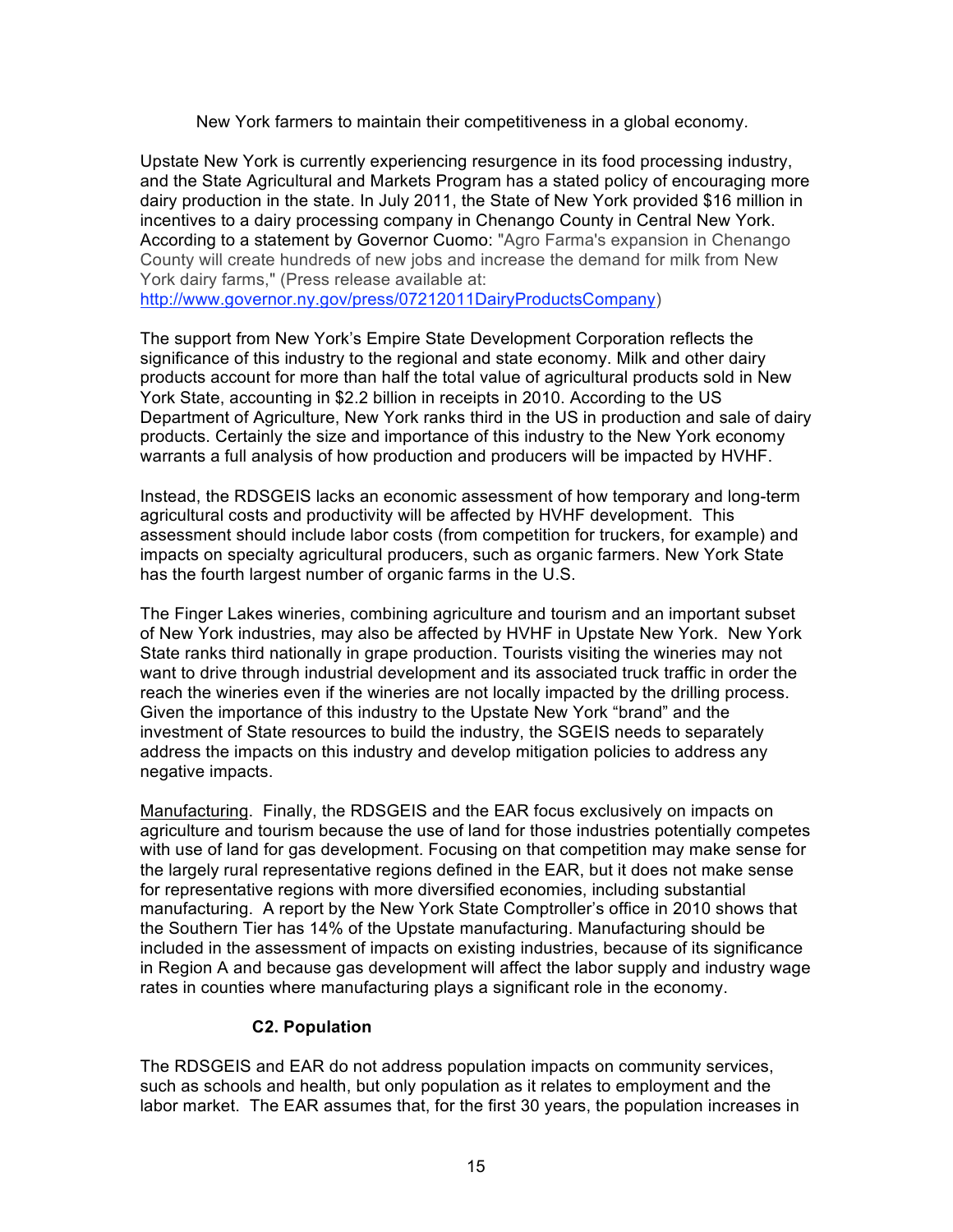counties that "host" natural gas drilling will be modest. It notes, for example:

[A]ctual population impacts may also be less than what is described in the following section because currently unemployed or underemployed local workers could be hired to fill some of the construction and production positions, thereby, reducing the total in-migration to the region.

#### (EAR 4-59)

By focusing only on population changes directly related to gas industry employment, the RDSGEIS avoids addressing the potential for long-term population decline beyond the loss of industry workers. Many areas with significant natural gas drilling lose population over time. That has been the case with Chautauqua and Cattaraugus counties (Region C) in New York. There was no attempt to look at actual population trends in such counties and whether they reflect a decline in economic diversity that makes population levels less sustainable. An analysis of the long-term population trends in shale gas drilling counties in the US is necessary to determine the impact of HVHF on New York counties. A projection based on labor demand is not sufficient.

The RDSGEIS assumes a gradual (rather than disruptive) integration of the unemployed population in the region and of transient workers into the labor force required in the industry. Experience from other states, however, contradicts the assumption of easy integration of the resident workforce and of newcomers to the regional labor force. "In areas of Pennsylvania where Marcellus shale drilling activity is occurring, it has been difficult at times to accommodate the influx of new workers." (Kelsey 2011) The potential for a low-skilled, transient workforce to migrate into the area is not considered although there is evidence from Western shale plays that this occurs, and is particularly likely with high national unemployment rates.

[B)ecause labor markets are imperfect, and the availability of a relatively large number of jobs may result in an influx of job seekers, some of whom lack necessary skills and qualifications and may be relatively indigent. To the extent that indigent job seekers are unable to find jobs or do not have resources to secure housing and transportation to work; they can become a burden for local human service agencies. This situation can be exacerbated by weak economic conditions in other parts of the state or country.

(Sammons, Dutton and Blankenship (2010): page 13)

The RDSGEIS cannot just ignore this evidence of adverse economic impacts.

### **C3. Housing and Property Values**

The potential impacts on the housing supply, housing costs, and housing financing are inadequately addressed in the EAR. The report assumes that the current housing stock would be used to house any workers who move to the production region on a "permanent" (more than one year) basis. (EAR, 4-107 (concluding "the impact on the supply of permanent housing units would be negligible at the statewide level during the production phase"). Given the quality and age of the housing stock in the region,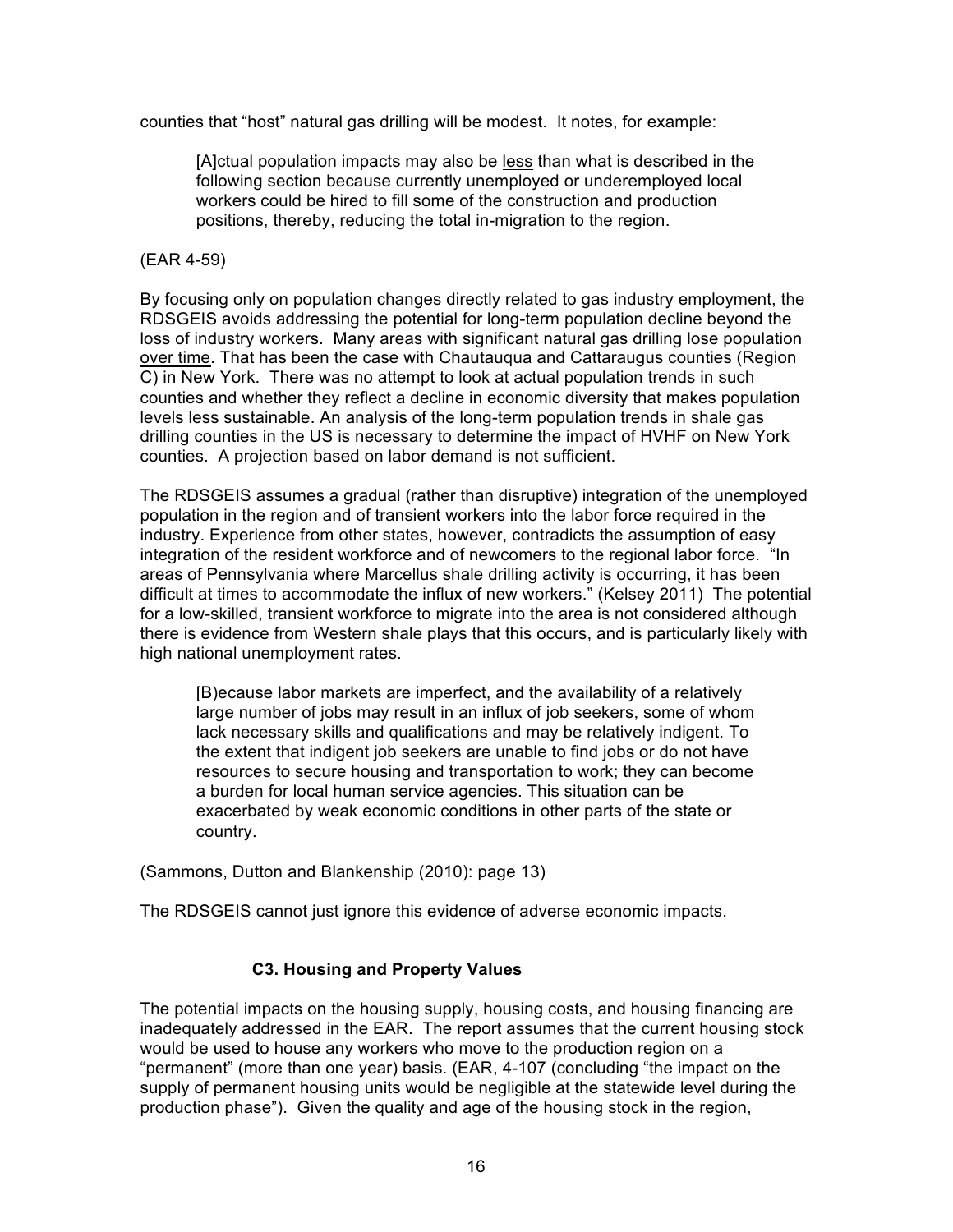evidence from Pennsylvania indicates that it is likely that there will be a demand for new single-family housing (Kolb and Williamson, 2011). This new housing stock will create new and additional construction jobs, increasing population pressure, accelerating the "boomtown" phenomenon. This housing may also contribute to sprawl around urban population centers such as Binghamton. When drilling ceases, either or temporarily or permanently, the value of this new housing is likely to plummet (Best, 2009).

With respect to temporary housing, the EAR (EAR 4-111) admits:

"In areas of Pennsylvania where Marcellus shale drilling activity is occurring, it has been difficult at times to accommodate the influx of new workers (Kelsey 2011). There have been reports of large increases in rent in Bradford County, Pennsylvania, as a result of the influx of out-ofarea workers (Lowenstein 2010). There have also been "frequent reports" of landlords not renewing leases with existing tenants in anticipation of leasing at higher rates to incoming workers, and reports of an increased demand for motel and hotel rooms, increased demand at RV camp sites, and increases in home sales (Kelsey 2011). Such localized increases in the demand for housing have raised concerns about the difficulties caused for existing local, low-income residents to afford housing (Kelsey 2011)."

If communities add substantial temporary, short-term housing or single-family housing to accommodate development-phase workers, surplus capacity may exist in all these types of units after development is completed. Based on evidence from other shale gas plays, this impact is likely (Best, 2009; Sammons, Dutton and Blankenship, 2010).

The EAR (EAR, 4-111) also acknowledges the potential impact of the volatility of the production cycle on the housing market and property values:

The demand for housing, both temporary and permanent, would be expected to change over time. The demand for housing would be the greatest in the period during which the wells in an areas are being developed, and demand would decline thereafter. This would create the possibility of an excess supply of such housing after the well development period (Kelsey 2011). If well development in a region occurs in some areas earlier than in others, then housing shortages and surpluses may occur at the same time in different areas within the same region.

The natural gas market can be volatile, with large swings in well development activity. Downswings may cause periods of temporary housing surplus, while up-swings may exacerbate housing shortages within the regions.

The social and economic impacts of unpredictable shortfalls in housing followed by periods in which there is an excess supply are not addressed. A recent study of the impact of HVHF in Pennsylvania indicates that impacts on the housing supply are significant, especially for people at the economic margins. (Williamson and Kolb, 2011) These impacts pose environmental justice concerns and require mitigation strategies.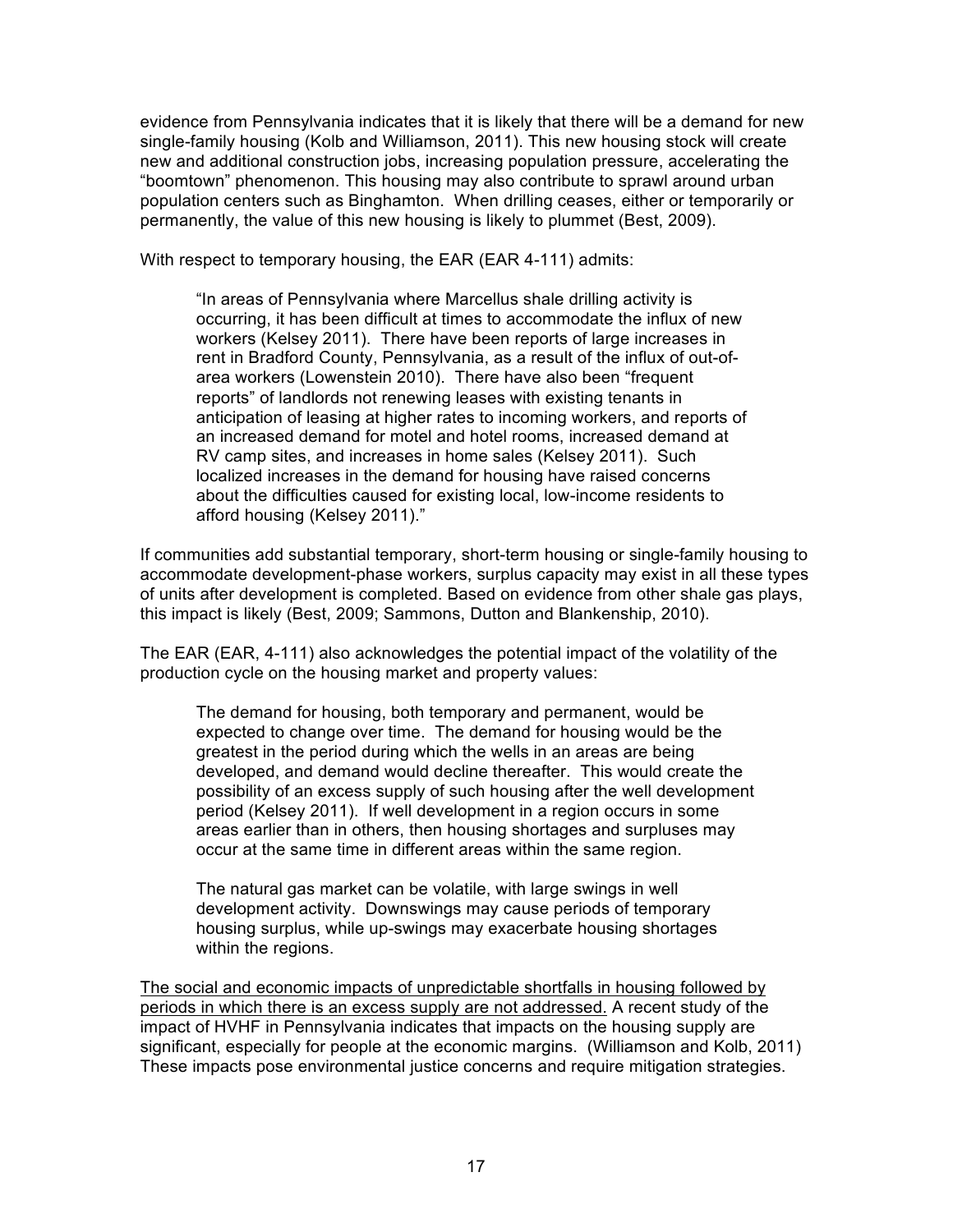With respect to property value, the EAR authors found that having a well on a property was associated with a 22% reduction in the value of the property; that having a well within 550 feet of a property increased its value; and that having a well located between 551 feet and 2,600 feet from a property had a negative impact on a property's value. Thus,

…not all properties in the region would increase in value, as residential properties located in close proximity to the new gas wells would likely see some downward pressure on price. This downward pressure would be particularly acute for residential properties that do not own the subsurface mineral rights (EAR, 4-114).

The EAR authors attributed the positive impact on property values of having a well located within 550 feet of a property to the prevention of further gas well development in that area due to a spacing order and setback conditions that prevented well drilling close to existing wells.

The assertion in the EAR that property owners in the drilling region would see an overall increase in property values is based on increased demand and economic activity. Evidence from Pennsylvania and from Western Shale plays indicates that this demand may not occur in the county or locality where the drilling is occurring (Patton et al, 2010).

The assumption of recovering property values after the completion of HVHF does not take into account the potential for re-fracturing of wells to increase their productivity or the effects of waves of development in which drilling moves into an area. The prospect of industrial activity is what drives down investment in regions open to boom-bust development and also negatively impacts property values (Spelman, 2009). A more definitive analysis of impacts of on property values, including mortgage availability, in regions affected by drilling is needed.

## **C 4. Government Revenues and Expenditures**

The RDSGEIS assumes, based on the RIMS model, that economic benefits from HVHF, presumably including benefits to revenue, will be substantial, but there is no fiscal impact analysis or cost-benefit analysis to substantiate that assumption. A fiscal impact analysis is required, given that:

(1) Many purchases by drilling companies are tax exempt. (EAR 4-116)

(2) Costs to the State that will reduce tax revenues are not calculated. For an example of this problem, see the discussion of rail infrastructure in the RDSGEIS section on transportation impacts. The provision of tax rebates to railroad companies and to industry facilities represent lost revenue to the State and the locality. The EAR admits that in addition to tax benefits, "such as expensing, depletion, and depreciation deductions," which reduce taxable income, "New York State offers an investment tax credit (ITC) that could substantially reduce most, if not all, of the net income generated by these energy development companies." (EAR 4-115 to 4-116)

(3) Substantial negative fiscal impacts are detailed in the EAR:

High-volume hydraulic fracturing operations would also result in some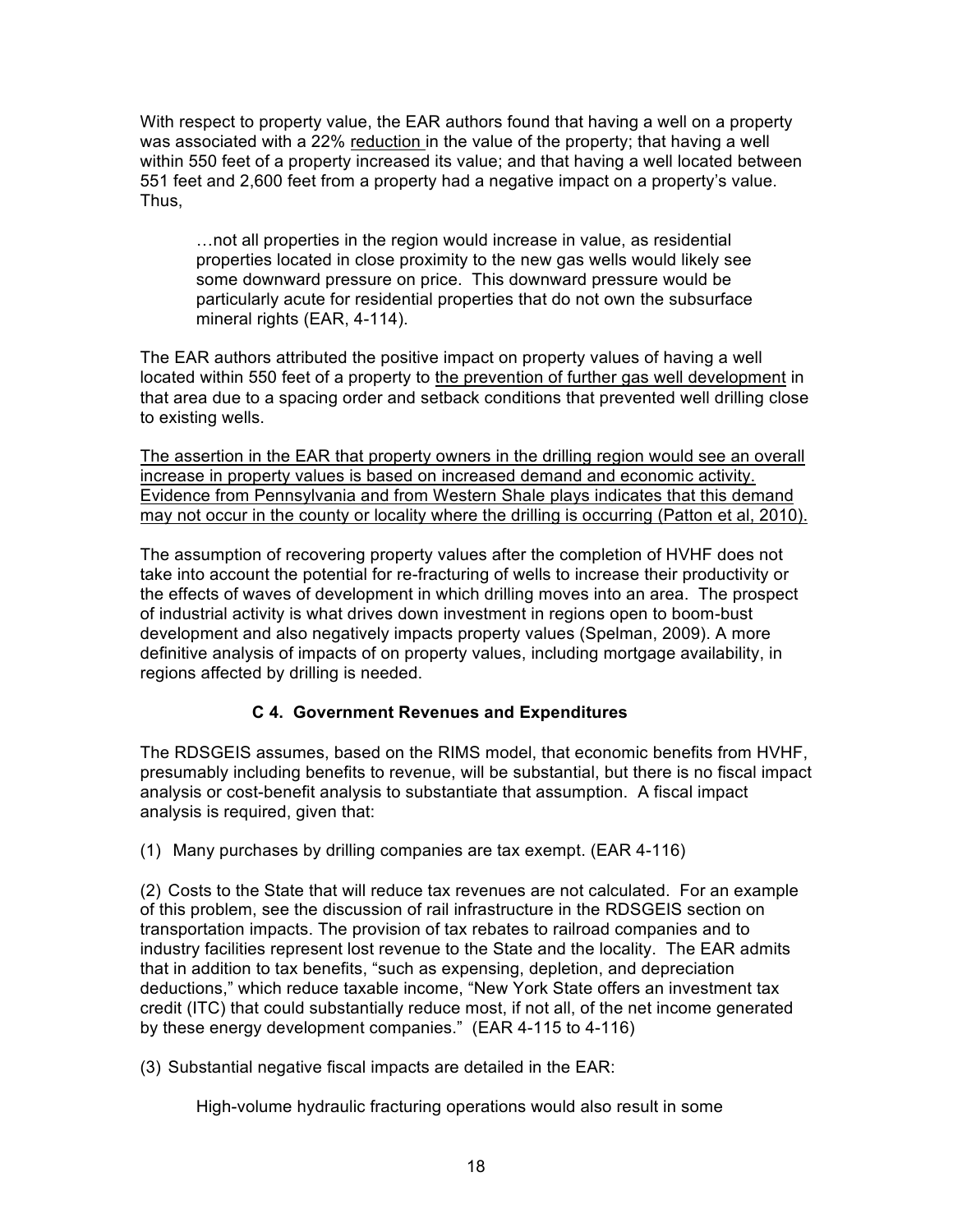significant negative fiscal impacts on the state. The increased truck traffic required to deliver equipment, supplies, and water and sand to the well sites would increase the rate of deterioration of the state's road system. Additional capital outlays would be required to maintain the same level of service on these roads for their projected useful life. Depending on the exact location of well pads, the state may also be required to upgrade roads and interchanges under its jurisdiction in order to handle the additional truck traffic. The potential increase in accidents and potential additional hazardous materials spills resulting from the increased truck traffic also would require additional expenditures. Finally, approval of transportation plans/permits would place additional administrative costs on the New York State Department of Transportation. (EAR, 4-116)

There are now numerous studies available to calculate road damage, and the counties in the "fairway" in New York State have undertaken baseline studies that would enable accurate calculation of the costs of road damage. (Randall, 2011) There is plenty of expertise available in the state to draw on, including Cornell Local Roads program, which has completed a thorough analysis of the kind of damage and what it would cost to repair. This knowledge regarding public costs and fiscal impacts should be reflected in the SGEIS (Ibid.).

The EAR also recognizes:

Additional environmental monitoring, oversight, and permitting costs would also accrue to the state. In order to protect human health and the environment, New York State would be required to spend substantial funds to review permit applications; to ensure that permit requirements were met, safe drilling techniques were used, and the best available management plans were followed; and to provide enforcement against violations. In addition, the state would experience administrative costs associated with the review of well permit applications and leasing requirements and enforcement of regulations and permit restrictions. All of these factors could result in significant added costs for the New York State government.

The New York State Department of Health would also incur additional costs due to the need to provide additional technical support and oversight services to local governments that would monitor water quality in local drinking water wells. (EAR 4-116)

In addition to the positive fiscal impacts discussed above, local governments would also experience some significant negative fiscal impacts as a result of the development of natural gas reserves in the lowpermeability shale. As described in previous sections, the use of highvolume hydraulic-fracturing drilling techniques would increase the demand for governmental services and thus increase the total expenditures of local government entities. Additional road construction, improvement, and repair expenditures would be required as a result of the increased truck traffic that would occur. Additional expenditures on emergency services such as fire, police, and first aid would be expected as a result of the increased traffic and construction and production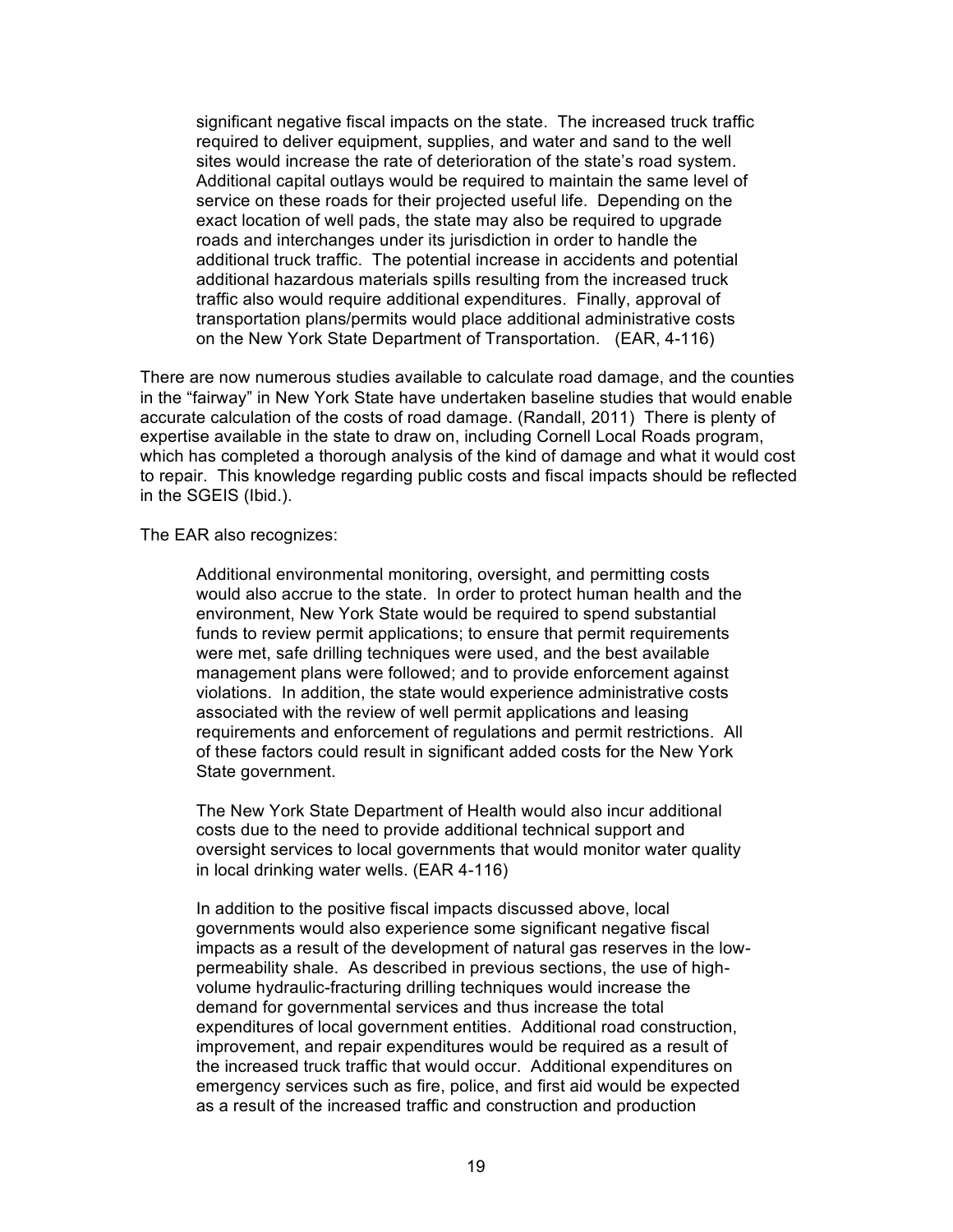activities. Also, additional expenditures on public water supply systems may be required. Finally, if substantial immigration occurs in the region as a result of high-volume hydraulic fracturing operations, local governments would be required to increase expenditures on other services, such as education, housing, health and welfare, recreation, and solid waste management to serve the additional population. (EAR 4-138).

The RDSGEIS mentions public costs associated with the increased demand for community social services, police and fire departments, first responders, schools, etc. but makes no attempt to calculate the costs and consider them in the context of a fiscal impact assessment. Experience in other shale gas plays demonstrates that these costs are likely:

Natural gas development and production-related activities and the incremental population associated with those activities will generate demand for the full range of local government facilities and services and for some state government services. For example, during exploration and moderate stages of development, demand is usually limited to law enforcement, emergency response, emergency medical and road and highway maintenance and traffic control. Traffic, vehicle and industrial accidents and issues associated with a single-status, predominately working-age male workforce are the primary drivers associated with emergency response and law enforcement increases. Because many workers are temporary, and do not have local general purpose health care providers, they commonly use hospital emergency rooms for what would be otherwise be routine health care visits.

(Sammons, Dutton and Blankenship, 2010, page 19) These costs may occur even if the amount of commercially extractable natural gas does not reach projected levels. They need to be calculated both in terms of the baseline costs that are likely to occur with any drilling activity and in relation to varying levels of drilling activity.

Addressing the variability is important because the distinct community character impacts attributable to large-scale development have been identified and documented in other shale plays<sup>2</sup>: For example:

…some areas that experience large scale development have reported substantial increases in a variety of crime and social problems including alcohol and drug-related offenses, traffic offenses, disturbances, assaults and domestic conflicts. Although some increases in crime and social problems would be anticipated to accompany any increase in population, some researchers have also attributed the increased levels of crime and social problems to the temporary and transient nature of the workforce

<sup>&</sup>lt;sup>2</sup> See Sublette County Socioeconomic Impact Study Phase I Final Report. Ecosystem Research Group. January 2008. Pages 54 – 58 and Index Crimes, Arrests, and Incidents in Sublette County 1995 to 2004: Trends and Forecasts. Prepared by J. Jacquet. Sublette County, Wyoming. April 2005, *available at:* http://www.sublettewyo.com/DocumentView.aspx?DID=351. Local Social Disruption and Western Energy Development: A Critical Review. Wilkinson et.al. Pacific Sociological Review Volume 25. July 1982. *Available at:* 

http://www.sublettewyo.com/archives/42/Local\_Social\_Disruption\_\_Critical\_Review\_Response\_and\_Comm entary[1].pdf.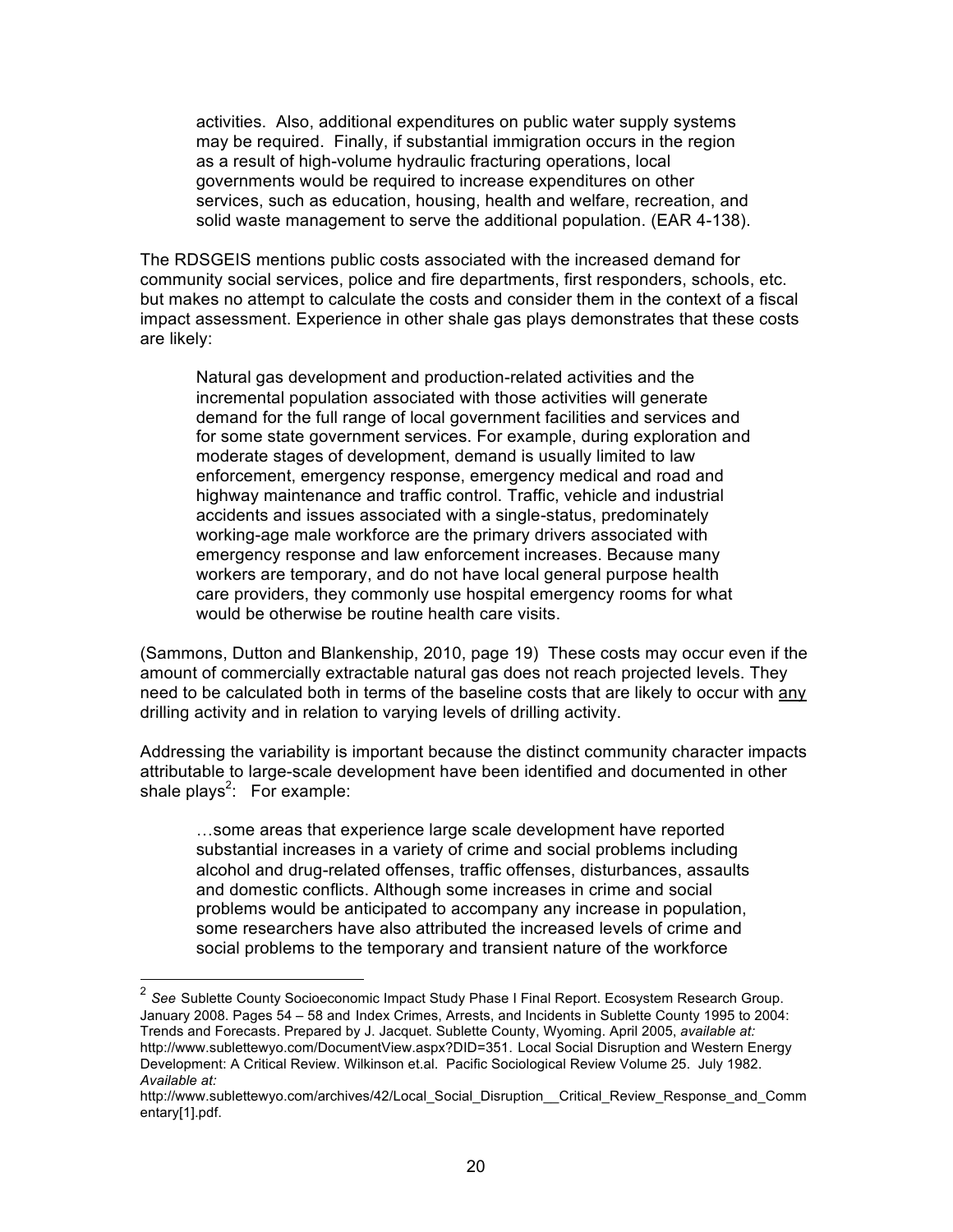and their living conditions. There has been some debate in the social impact assessment literature about whether or not crime and other adverse social indicators increase at higher rates in communities experiencing large-scale development than average rates for all communities. But the implications are clear that increases in crime and social problems are likely with large-scale development, even if they are proportionate to the increase in the numbers of people working and living in affected communities.

(Sammons, Dutton, and Blankenship, 2010)

Given the scale of development being projected, the SGEIS needs to address the thresholds for community costs and adaptation to the impacts related to population increase or demand for services (administrative, school, health, public safety). Evidence from Pennsylvania indicates that ability to adapt to these community social and economic impacts is critical to short-term and long-term community well-being (Kolb and Williamson, 2011; Kelsey, 2010, 2011).

(4) Costs will vary with the nature of population increases driven by the permitting of HVHF. For example, indigent job seekers unable to find jobs and without resources to secure housing or transportation to work can become a burden for local human service agencies. This situation may be exacerbated by weak economic conditions in other parts of the state or country.

An example of this phenomenon is documented in a study carried out by Guthrie Hospital/Troy Community Hospital in Bradford County, Pennsylvania, where impacts from HVHF in the county have significantly increased demand for health services. (Covey 2010) The hospital is treating a new non-English speaking clientele and has had to hire translators. They have also had to purchase new equipment and have experienced a significantly increased demand on their emergency room services. The new demand affects not only the bottom line of providers but also the availability of and access to health care for residents of the region in which drilling is occurring.

(5) There is no analysis of the expected lag between immediate costs and anticipated revenues. This lag may be 2-3 years, during which communities will be faced with significant public service costs.

(6) To understand how natural gas drilling has fiscally impacted Region C, where most wells are located and where wells have increased, a tax profile over time needs to be presented, not one for a single year.

### **C 5. Environmental Justice Impacts**

A section on Environmental Justice, included at the end section 6.8 of the RDSGEIS, notes that well permits are currently exempt from screening under NYSDEC Commissioner Policy 29, Environmental Justice and Permitting (CP-29). (RDSGEIS, 6- 263) NYSDEC suggests that a drilling permit applicant could, "when necessary," conduct a GIS analysis to identify potential environmental justice areas. The RDSGEIS should set forth criteria to determine when such an analysis would be "necessary" and should include the requirement in standard permit conditions or regulations. Moreover, given the known housing impacts of gas development on low-income populations, efforts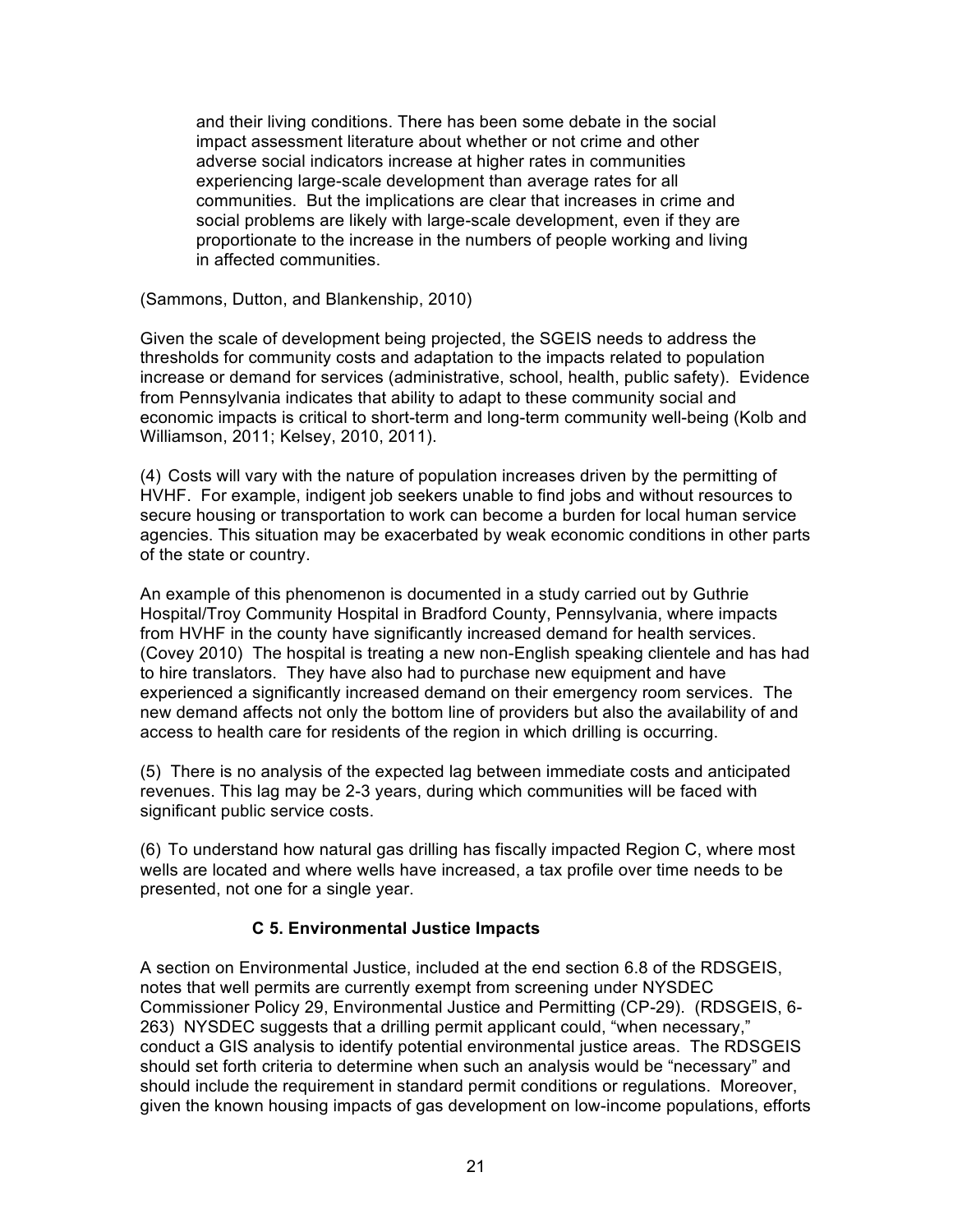to mitigate significant adverse environmental justice impacts must include not only the "additional community outreach activities" required in the RDSGEIS but also substantive measures to prevent dislocation and homelessness.

# **II. Additional Economic Impacts indicated in the EAR But Not Addressed in the SGEIS**

The RDSGEIS presents only a fraction of the material contained in the EAR and acknowledges: "A more detailed discussion of the potential impacts, as well as the assumptions used to estimate the impacts, is provided in the Economic Assessment Report, which is available as an addendum to this SGEIS." (RDSGEIS, 6-207). This section comments on material presented in the EAR that is not discussed in section 6.8 but which is relevant to the RDSGEIS findings regarding social and economic impacts

# **A. The Distribution of Impacts of HVHF in New York State**

The socioeconomic impact analysis should systematically describe the geographic distribution of impacts. In New York, as is explained below, the creation of high-paying jobs as a result of expenditures in industries outside the extraction industry is likely to occur outside the production region. This is important because regions where natural resource extraction takes place (and especially rural regions with little economic diversity) have been found to end up with poorer economies at the end of the resource extraction process (Best, 2009; Sammons, Dutton and Balnkenship, 2010). Mitigation measures need to address long-term costs to the rural counties where extraction will be concentrated.

The EAR calculates the impact of a \$1 million increase in the final demand in the output of the oil and gas extraction industry on the value of the output of other industries in New York State. (EAR, 3-6) The EAR then makes a series of statements concerning where the economic benefits of HVHF are expected to occur. For example,

The proposed use of high-volume hydraulic fracturing would have a significant, positive impact on employment in New York State as a whole and in the affected communities. However, the distribution of these positive employment impacts would not be evenly distributed throughout the state or even throughout the areas where low-permeability shale is located. Many geological and economic factors would interact to determine the exact locations where wells would be drilled. The location of productive wells would determine the distribution of impacts. (EAR 4- 46)

The location of wells is, however, only one factor affecting the distribution of economic impacts in New York State. Many wells are drilled in rural areas with no or very limited commercial services near-by. If that is the case then the economic impacts (in the form of expenditures by drillers and companies) will not occur close to the drilling site. Some will occur in centers – perhaps across a municipal or county line – where there are stores and restaurants that the drilling company employees use for meals and supplies. Some economic impacts will occur in far away places, such as New York City, where the drilling company can buy specialized services, such as tax accounting and legal services, to meet their business needs.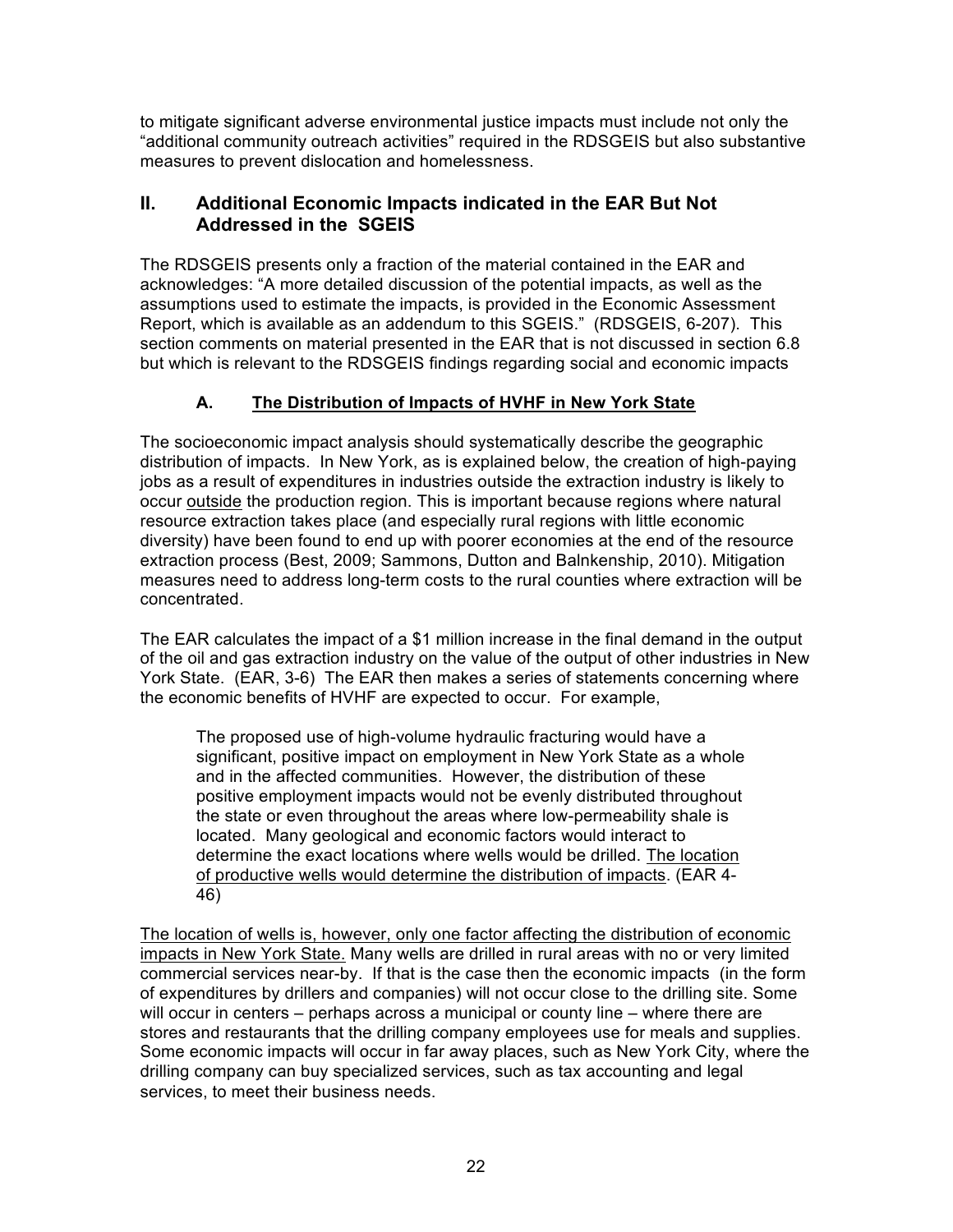This potentially broad distribution of economic impacts is reflected in the multipliers reported in the EAR as follows:

As anticipated, the direct effect employment multiplier for the State of New York (2.1766) was substantially larger than the multipliers for the individual regions, which had direct-effect employment multipliers of 1.4977 in Region A, 1.3272 in Region B, and 1.4357 in Region C (USBEA 2011a, 2011b, 2011c, 2011d).

(EAR 4-19) These multipliers are affected by purchases by the gas drillers from other industries in the economy. In this case, the RIMS model used in the EAR indicates that three largest industries in which purchases will be made (and additional employment created) are (1) real estate and rental; (2) professional, scientific, and technical services; and (3) management of companies). We can anticipate that purchases from these industries would have a strong effect in New York State as a whole because these industries have a strong presence in New York State.

What the multipliers also tell us, however, is that the jobs indirectly created by purchases of goods and services by the natural gas developers are not likely to be located in the counties where HVHF occurs. Multipliers tell us how strong the industry is in a region or state. Higher multipliers indicate that those businesses that the oil and gas industry is likely to purchase goods and services from are present. Lower multipliers indicate a small industry presence and thus, a lower likelihood of purchases in that geographic area. So, for example, a natural gas development company would employ professional services as a consequence of expanding drilling in Chautauqua County but is likely to go to New York City to purchase those services because they are more likely to be available in New York City. Companies providing professional services in New York City are more likely to stay there rather than move to the Southern Tier because they have more opportunities to attract diverse industries to their specialized services in New York City than in Elmira or Jamestown.

If the EAR seeks to project the impact of expenditures on the regions in the state likely to be affected by HVHF gas development, it needs to disaggregate these impacts to show what proportion of the impacts in the three largest sectors (real estate and rental; professional, scientific, and technical services; and management of companies) is actually likely to occur in the representative regions. Although the authors assert that as the natural gas industry grows, more of the suppliers would locate to the representative regions and less of the indirect and induced economic impacts would leave the regions, no evidence is presented to substantiate this assumption. This assumption contravenes economic knowledge about agglomeration economies and company location behavior, which indicates that specialized services will remain in higher order centers (like New York City) and not re-locate to counties, especially rural counties, where drilling is occurring. The more likely outcome is indicated by a study of the impact of gas drilling on Western State economies, which found that natural gas drilling may have positive fiscal impacts at the state level but negative fiscal impacts for the regions in which it occurs (Headwaters Economics 2011).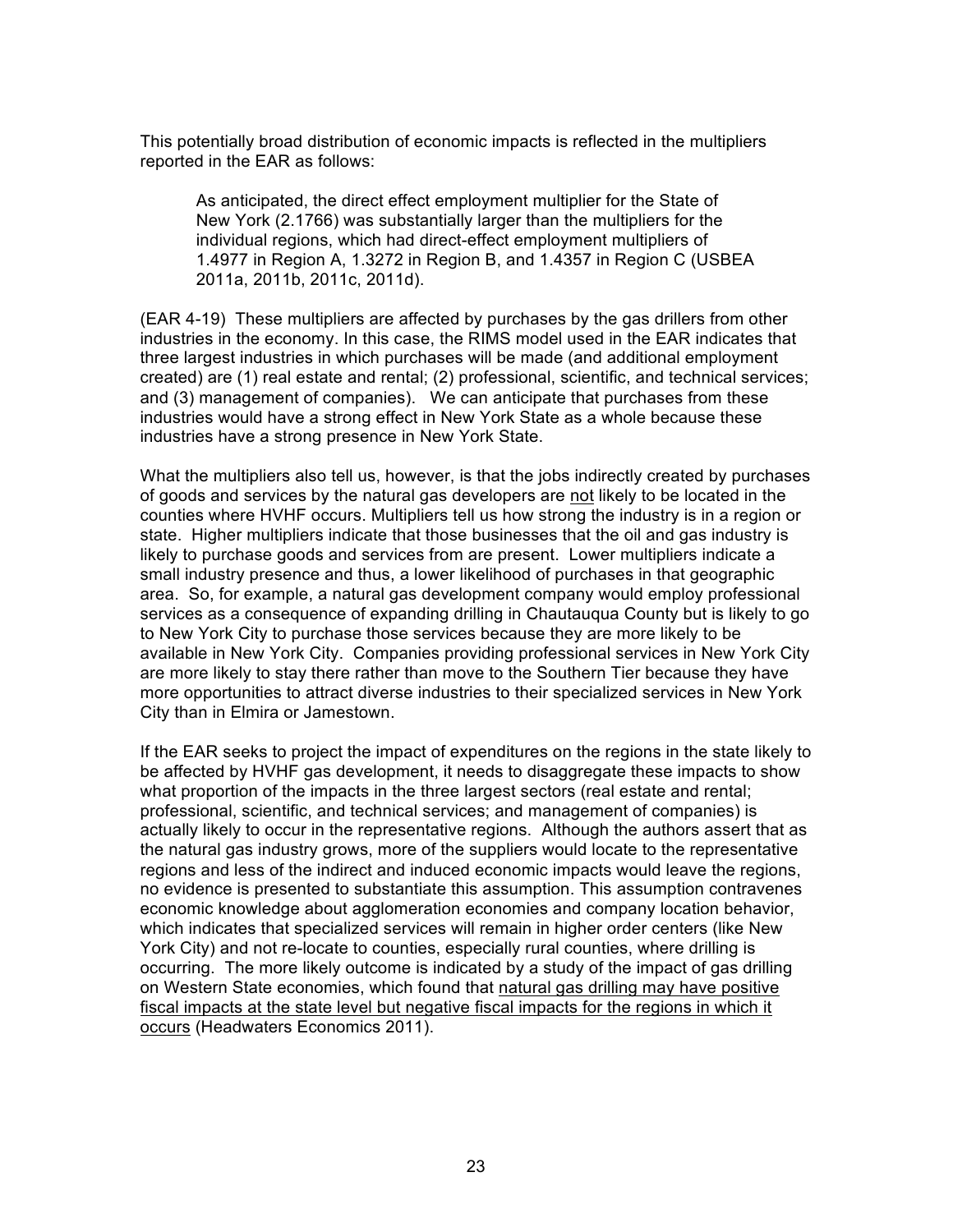## **B. The Distribution of Economic Impacts in New York Versus Those in Other States**

 Nationally, Texas and Oklahoma are the major beneficiaries of natural gas development wherever production takes place in the United States. According to *Mine K. Yücel and Jackson Thies of* the Dallas Federal Reserve (2011): "An increase in oil and gas production **anywhere** benefits the state (of Texas) and its energy sector, which provides oilfield machinery and energy services to the rest of the world." See also subsection C, below. Nevertheless, because of its capital intensity, natural gas drilling does not have a large employment impact, even in Texas. Gas development thus plays a minor role in the economies of even these resource extraction states.

# **C. The Distribution of Highly-Skilled Jobs**

Petroleum engineers are listed as one of the most common occupations in the oil and gas industry. (EAR 3-8, Table 3-10) The occupational employment statistics geographical analysis of this occupation indicates that the states with the highest employment in this occupation are Texas, Oklahoma, and Louisiana. In 2010, the total US employment of petroleum engineers was 28,210, of which 15,510 were employed in Texas, and 10,380 of those worked in the Houston metropolitan area. Thus, even in Texas, the employment in this occupation is concentrated in the Houston metropolitan area, not in the drilling areas.

The likely distribution of highly paid occupations is demonstrated in Bureau of Labor Statistics Occupational Employment Statistics Data on one of the most numerically significant skilled occupations that of petroleum engineer. According to the BLS, (BLS, 2010) only a fraction of petroleum engineers (in the hundreds) are employed in US nonmetropolitan areas. This data, too, suggests that the rural areas of New York that are likely to experience the most intensive gas development will not see an increase in highly skilled and highly paid jobs in petroleum engineering.

# **III. Mitigation Measures**

# **A. Mitigation Measures Should Address Potential Impacts Related to Volatility in the Pace and Scale of Drilling**

The mitigation chapter of the RDSGEIS implies that negative impacts will be mitigated through the permitting process and a secondary level of review triggered by the operator's identification of inconsistencies with comprehensive land use plans. There are currently no requirements to mitigate adverse socioeconomic impacts in this process. Any measures identified are only advisory.

Mitigation measures should be developed following a model used in Western U.S. drilling regions, where operating company plans for exploration and development in a county or counties are submitted to county planning offices for review of cumulative impacts and mitigation (for example truck traffic routing) (Headwaters Economics, 2011). This assessment is completed for National Environmental Policy Act compliance when development proceeds on public lands.

Because the RDSGEIS acknowledges that the pace and scale of development are difficult to ascertain until exploration and production begin to proceed, it is critical that a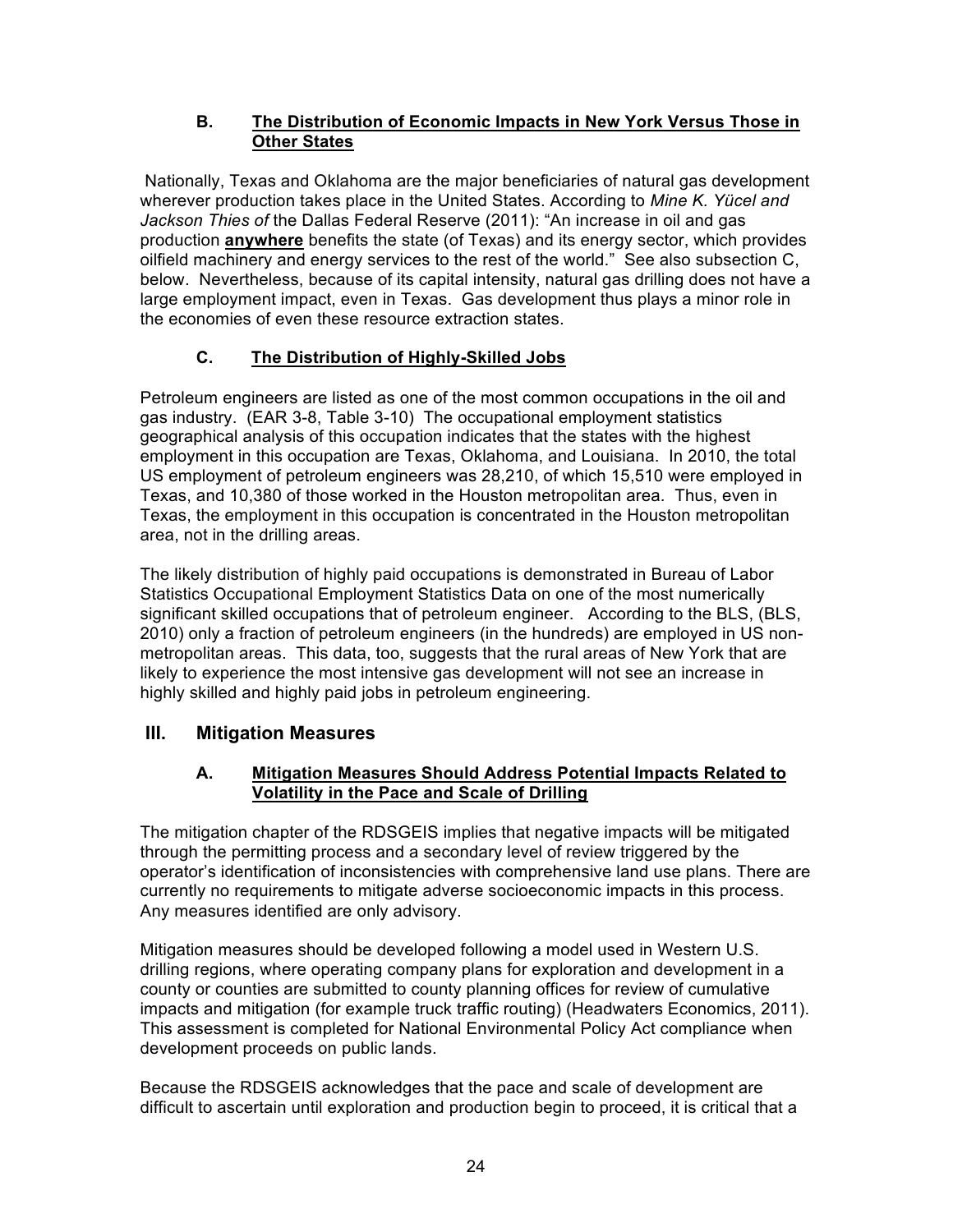permit and regional Plan of Development (POD) review process be set up that alerts local officials to the need for long term planning for land use, schools, public safety and public health. The POD, outlining the pace, scale, and general location in which development will occur enables local government to anticipate and develop strategies to mitigate cumulative impacts (Sammons, Dutton and Blankenship 2010). The near-term projections of development activity should include all secondary facilities (e.g., water extraction, waste disposal, pipeline construction) in the area to be affected A POD would allow communities in that region to prepare for the disruption and negotiate the least disruptive and damaging development plan.

Another mechanism for reducing the unpredictability and uncertainty of natural gas production at the regional scale is being developed by the Nature Conservancy with pilot projects in the Western States and planned in Pennsylvania. See Kiesecker et al, 2010. Their objective is a science-based, landscape-scale approach to Marcellus gas development that will secure measurable conservation outcomes while enhancing industry's ability to operate in an environmentally sensitive and cost-efficient manner. To be enforceable, this cooperative approach, based on a partnership between the operating company and local public officials, needs to be codified in a binding agreement. Partnerships of this sort may be useful, but they cannot serve as mitigation for significant adverse socioeconomic impacts, unless they are mandatory.

### **B**. **Monitoring Reports Projecting Industry Development Plans Should Be Prepared by the State in Cooperation with Industry and Filed Semiannually**

As development activities begin and progress, the information provided in initial projections should be confirmed or revised on a semiannual basis. Information provided in the semiannual assessment and projection should include: (1) employment for each activity; (2) identification and location of contractors; (3) demographic characteristics and residence of employees who will be working in the region. This information is critical to forecasting and meeting housing and service demands.

## **C. Mitigation Should Address Housing and Urban Development Impacts, Including Sprawl and Excess Substandard Housing**

Evidence from Pennsylvania and Western shale plays indicates the likelihood of negative impacts on the quality of the temporary and permanent housing stock, a high rate of homelessness for extensive periods, and displacement of low income people from affordable housing Given the presence of small cities in the region, mitigation measures should include assistance to cities in the affected region to encourage new housing development in already-developed urban areas and the development of temporary housing that could be transformed to other uses once the influx of transient workers resides. Mitigation measures should also address the impacts of the loss of affordable housing units in the region.

# **D. Mitigation Should Address Long-Term Social and Economic Impacts**

The RDSGEIS and the EAR describe significant adverse social and economic impacts, such as those produced by the volatility of natural gas development on the housing market of regions where development occurs. No mitigation strategies are recommended to alleviate long-term costs that are reasonably assumed to be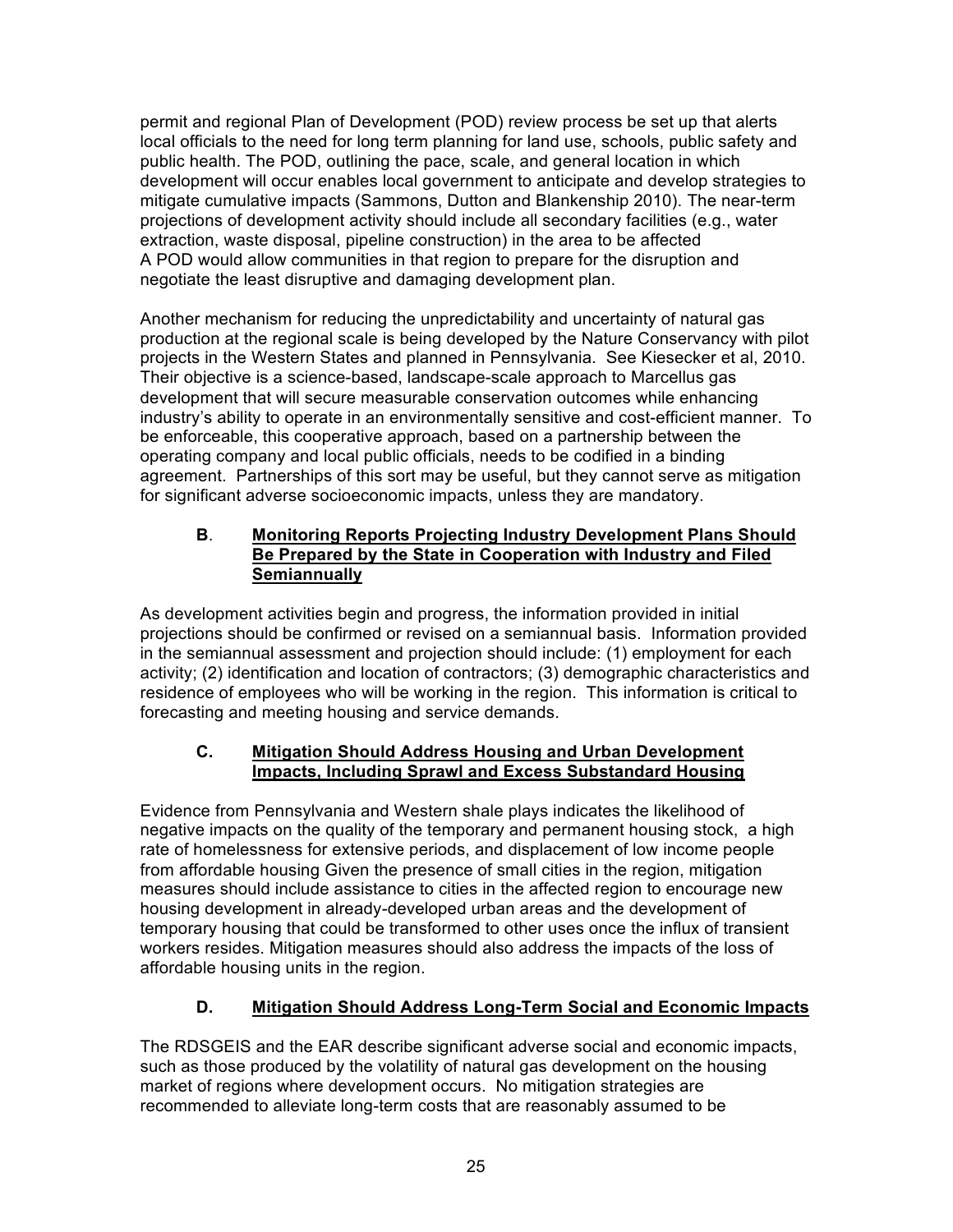associated with natural resource development, including HVHF development. Mitigation strategies directed at these long-term costs to the affected regions need to be developed and described in the SGEIS. Mitigation strategies also need to be developed to address the resource depletion phase of the exploration, drilling, development and resource depletion process. In this phase, population and jobs leave the region and tax revenues may be insufficient to pay for the capital investments made to serve the population influx during the drilling and production phases of development. Mitigation strategies should include policies to prevent negative impacts on existing industries, including agriculture, tourism and manufacturing.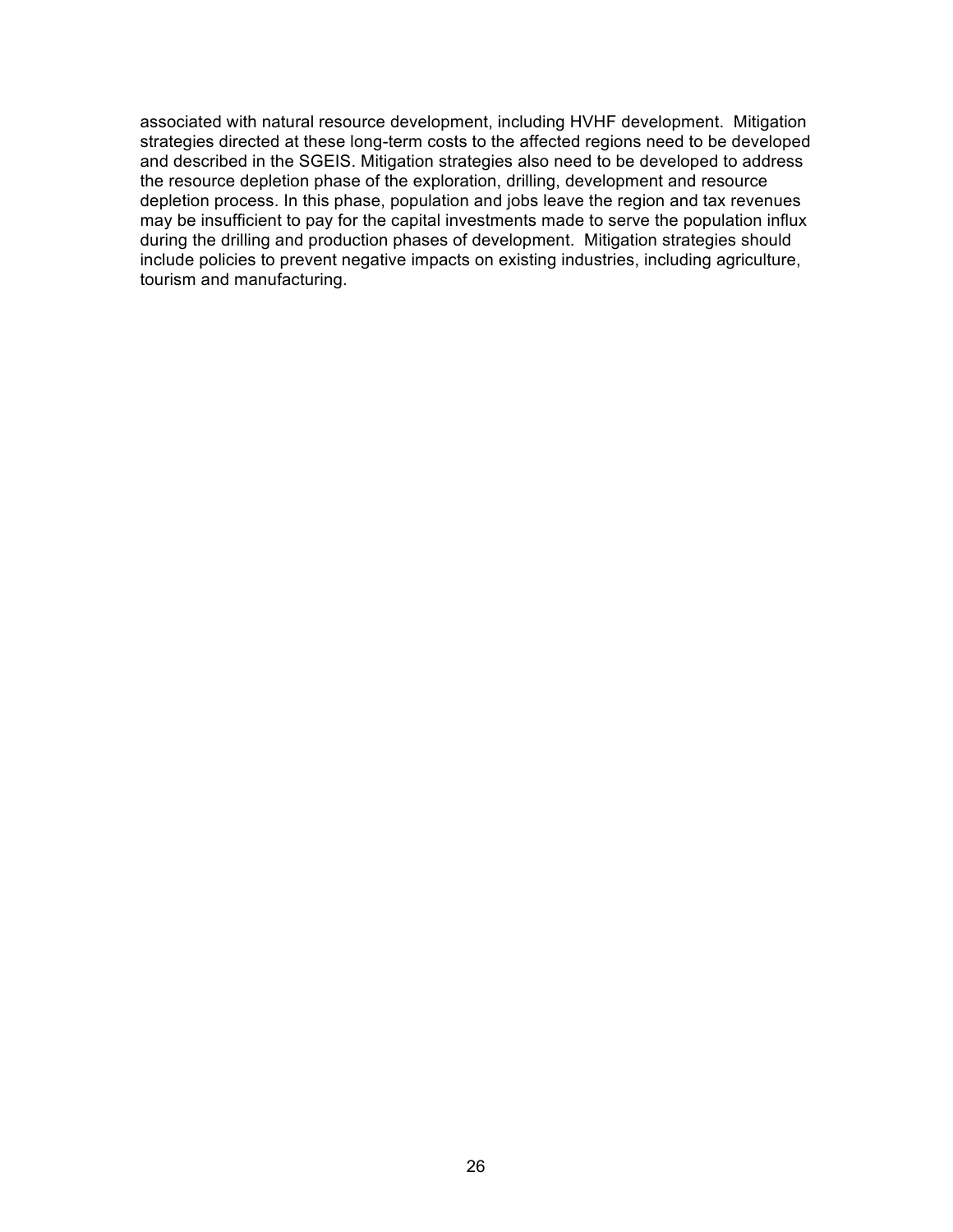#### **References**

American Farmland Trust.2011. Comments on the RDSGEIS.

Berman, A. 2010.Shale Gas – Abundance or Mirage? Why the Marcellus Shale Will Disappoint Expectations. http://www.theoildrum.com/node/7075

Arthur E. Berman and Lynn F. Pittinger (August 5, 2011), "U.S. Shale Gas: Lower Abundance, Higher Cost". The Oil Drum. http: / /www.theoildrum.com /node/8212 2

Best, Allen. 2009. "Bad Gas or Natural Gas, The Compromises Involved in Energy Extraction," *Planning Magazine*.

Brown, D. and P. Zaepfel. 1996.The "Implications of Scientific Uncertainty for Environmental Law", in John Lemons. Scientific Uncertainty and Environmental Problem Solving Oxford/New York: Blackwell Science.

Bureau of Labor Statistics. 2010. Occupational Employment Statistics Data. Available at: http://www.bls.gov/oes/current/oes172171.htm#st

Covey, S. 2010. Local Experiences Related to the Marcellus Shale Industry. PPT presentation. Available from the author at Troy Community Hospital.

Ecology and Environment LLC. 2011. Economic Assessment Report for the Supplemental Generic Environmental Impact Statement on New York State's Oil, Gas, and Solution Mining Regulatory Program. Report prepared for The New York State Department of Environmental Conservation. Albany New York.

Engelder, T & G. Lash (May 2008) Marcellus Shale Play's Vast Resource Potential.

 Erickcek, G. "Preparing a Local Fiscal Benefit–Cost Analysis," ICMA IQ Report 37, no. 3 (2005).

Gas Well Drilling Noise Impacts and Mitigation Study. Behiens and Associates, Inc. (April 2006).

Headwaters Economics. 2011. *Fossil Fuel Extraction and Western Economies* Bozeman Montana: Headwaters Economics, Available at: http://headwaterseconomics.org/energy/western/maximizing-benefits

Hughes, J.D. 2011. Will Natural Gas Fuel America in the 21st Century? Santa Rosa, California: Post Carbon Institute.

IHS Global Insight. 2009. The Contributions of the Natural Gas Industry to The US National and State Economies.

Jacquet, J. 2009. Rural Development Paper No. 43 – Energy Boomtowns & Natural Gas. NERCRD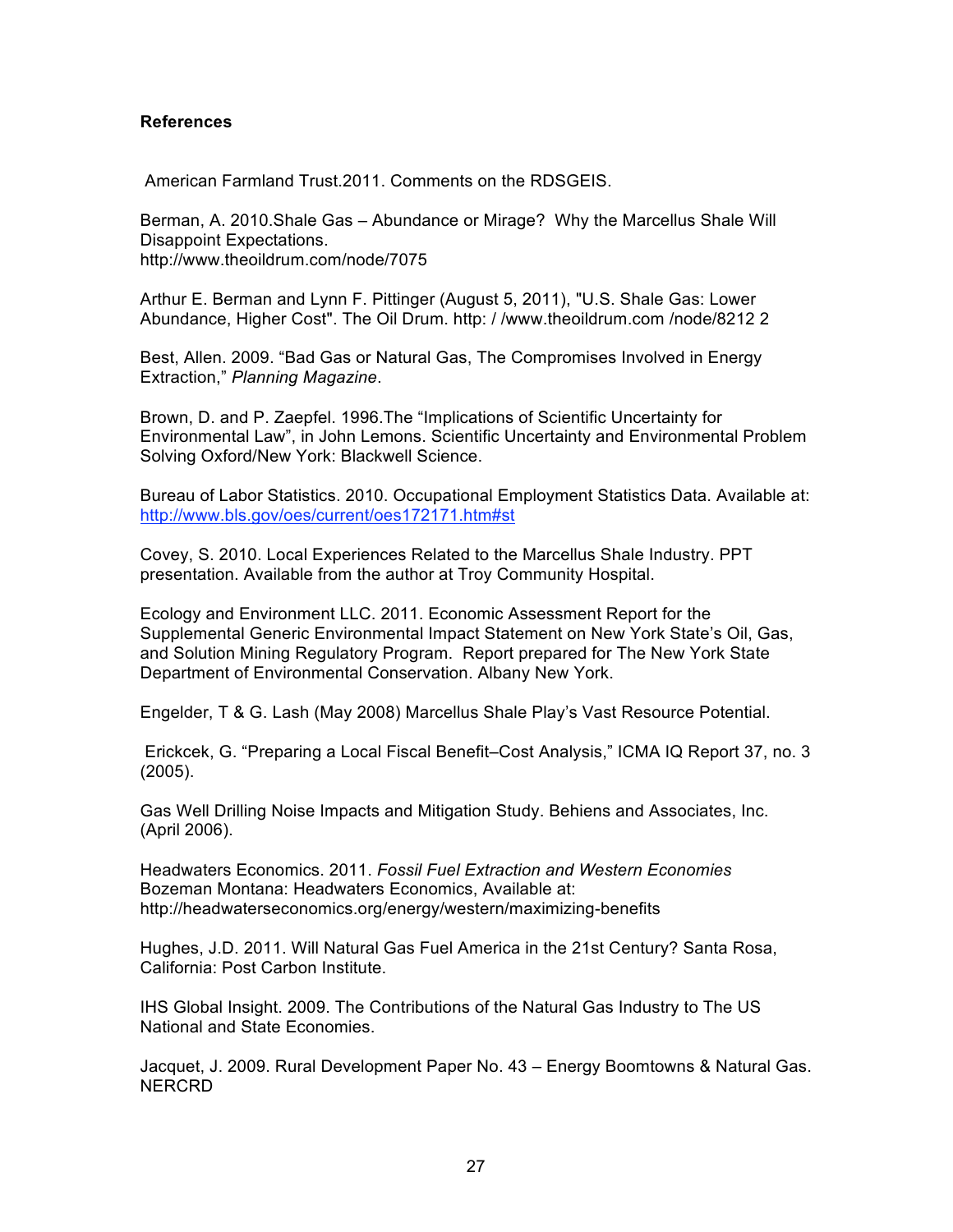Kay, D. 2011. Comments on 2011 Revised SGEIS posted on:

http://cce.cornell.edu/EnergyClimateChange/NaturalGasDev/Documents/PDFs/Cornell% 20SGEIS%20Comments.pdf

Kiesecker, J.M., H. Copeland, A. Pocewicz, and B. McKenney. 2010. "Development by Design: Blending Landscape Level Planning with the Mitigation Hierarchy". Frontiers in Ecology and the Environment. (.pdf, 891KB)

Kelsey, T. 2010. Natural Gas and Local Governments. Pennsylvania State Cooperative **Extension** 

Kelsey, T. 2011. Potential Economic Impacts of Marcellus Shale in Pennsylvania. Pennsylvania State University Cooperative Extension.

Kotval, Z and J. Mullin. 2006. "Fiscal Impact Analysis: Methods, Cases, and Intellectual Debate," Working Paper. Boston: Lincoln Institute of Land Policy.

MacPherson, J. (2011) "North Dakota Oil Boom Ignites Rise in Rents", Seattle Times, November 14, 2011 Available at: http://seattletimes.nwsource.com/html/nationworld/2016769083\_dakotarents15.html

Mine K. Yücel and Jackson Thies Oil and Gas Rises Again in a Diversified Texas-Southwest Economy, First quarter 2011 The Dallas Federal Reserve Bank. Available at: http://dallasfed.org/research/swe/2011/swe1101g.cfm

Morgan, J. 2010. Available at: http://sogpubs.unc.edu/electronicversions/pdfs/cedb7.pdf

Office of the State Comptroller. New York. 2010. The Changing Manufacturing Sector in Upstate New York: Opportunities for Growth. Available at: http://www.osc.state.ny.us/localgov/pubs/research/manufacturingreport.pdf

NTC Consultants. 2009. *Impacts On Community Character Of Horizontal Drilling and High Volume Hydraulic Fracturing in Marcellus Shale and Other Low-Permeability Gas Reservoirs.* Final Report to The New York State Energy Research and Development Authority. (NYSERDA Contract #: 11170 & 1955) Available from NTC Consultants, Saratoga, New York

Patton, Z., C. Leigh Lencsak, and S. Lepori. 2010. "The Impacts of Natural Gas Development on the Cost, Availability, and Quality of Housing" Working Paper. Available at: http://cce.cornell.edu/EnergyClimateChange/NaturalGasDev/Documents/

Rumbach, Andrew (2011) *Natural Gas Drilling in the Marcellus Shale: Potential Impacts on the Tourism Economy of the Southern Tier.* Available online: http://www.stcplanning.org/usr/Program\_Areas/Energy/Naturalgas\_Resources/STC\_Ru mbachMarcellusTourismFinal.pdf

Sammons/Dutton LLC and Blankenship Consulting LLC. 2010. Socioeconomic Effects of Natural Gas Development, A Report Prepared to Support NTC Consultants. Available from NTC Consultants, Saratoga New York.